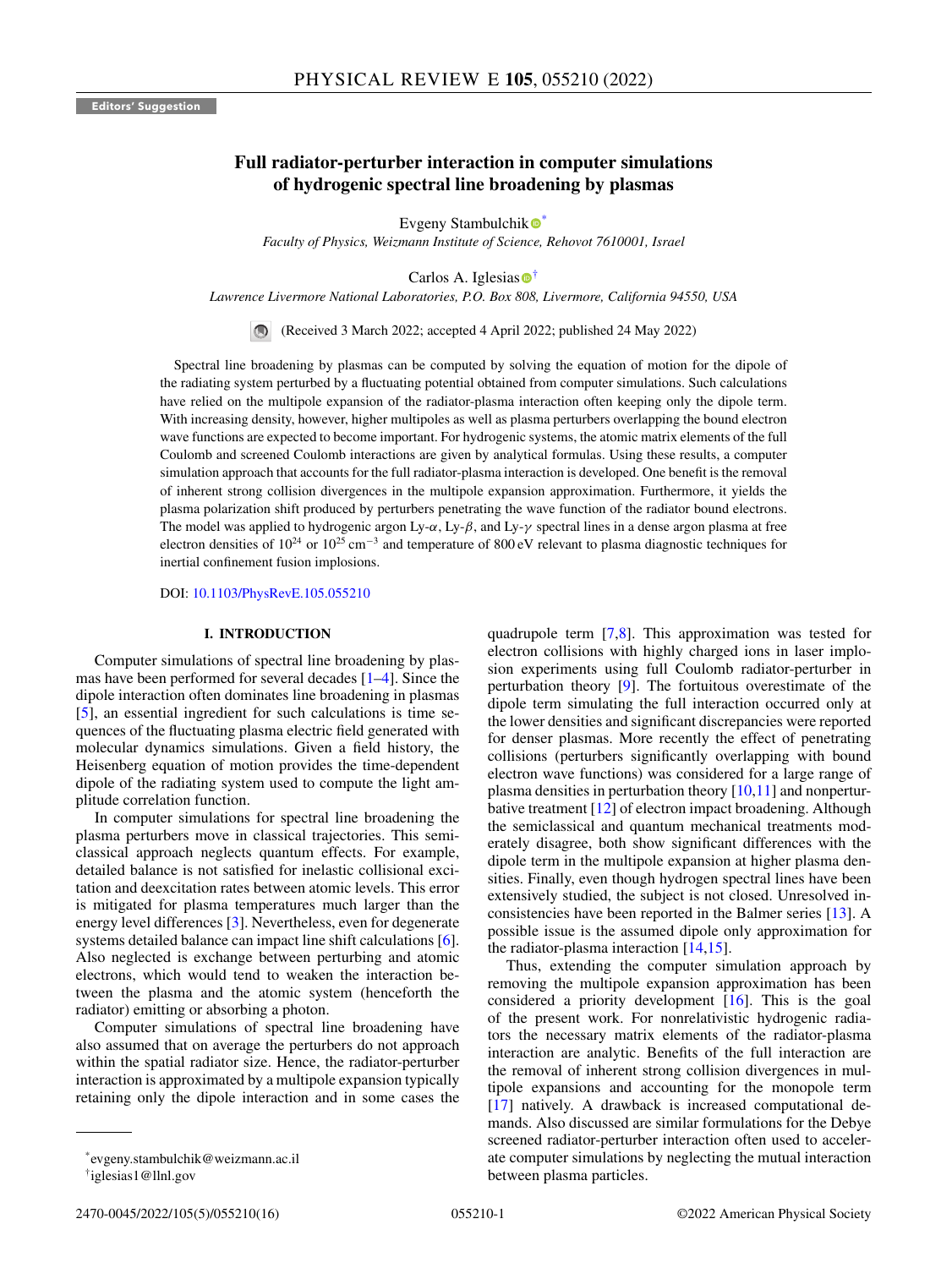<span id="page-1-0"></span>The method is demonstrated for hydrogenic argon Ly- $\alpha$ ,  $-\beta$ , and  $-\gamma$  spectral lines used to diagnose laser driven hot, dense plasmas relevant to inertial confinement experiments. Comparisons are made to calculations with a second-order perturbation treatment of the full-Coulomb interaction [\[9\]](#page-14-0).

## **II. LINE SHAPE FUNCTION**

The line shape function for a radiator emitting or absorbing a photon of energy  $\hbar\omega$  is given by [\[5\]](#page-14-0)

$$
I(\omega) = \pi^{-1} \operatorname{Re} \int_0^\infty dt \, e^{i\omega t} \langle C(t) \rangle.
$$
 (1)

For dipole-allowed radiative transitions the correlation function of the light amplitude is

$$
C(t) = \text{Tr}[\rho \vec{d}(0) \cdot \vec{d}(t)],\tag{2}
$$

where  $\overrightarrow{d}$  and  $\rho$  are the dipole and density matrix for the radiator internal states, respectively, Tr denotes a trace over those states, and the brackets  $\langle \rangle$  represent a statistical plasma average.

The line shape function here assumes independent Stark and Doppler broadening. Thus, it refers only to Stark broadening, and the operators are independent of the radiator center-of-mass variables. It is then convenient to place the origin of the coordinate system at the radiator nucleus. That is, the radiator is assumed to move at a constant velocity during the radiation process providing an inertial reference frame leading to the reduced mass model [\[18\]](#page-14-0). This approximation is convenient but not essential to computer simulations [\[19\]](#page-14-0).

The time evolution of the radiator dipole operator is described by the Heisenberg equation

$$
-i\hbar \frac{\partial}{\partial t} \vec{d}(t) = [H(t), \vec{d}(t)]
$$
 (3)

with  $\left[\cdots, \cdots\right]$  a commutator and the time-dependent Hamiltonian

$$
H(t) = H_0 + V_I(t),\tag{4}
$$

where  $H_0$  is the Hamiltonian for the unperturbed radiator and  $V_I(t)$  is the time-dependent interaction produced by the perturbing plasma. Computer simulations provide the timedependent interaction, and the resulting correlation function is averaged over time sequences [\[1\]](#page-14-0).

The equation of motion represents a system of simultaneous equations for the matrix elements of the dipole operator. It is readily shown [\[20\]](#page-14-0) that the matrix elements of the multipole expansion approximation for the radiator-plasma interaction can be expressed in terms of reduced matrix elements for electric multipole radiative transitions available from atomic packages [\[21,22\]](#page-14-0). Here analytical expressions are obtained for the full Coulomb and screened Coulomb interaction of nonrelativistic hydrogenic radiators.

## **III. COULOMB INTERACTION**

The radiator-plasma interaction for a one-electron radiator is given by

$$
V_{RP} = \sum_{p} Z_p \bigg( \frac{Z_N}{r_p} - \frac{1}{|\vec{r}_a - \vec{r}_p|} \bigg),\tag{5}
$$

where the sum is over all plasma particles,  $Z_N$  is the radiator nuclear charge,  $\vec{r}_a$  is the position of the bound electron, and  $\vec{r}_p$  is the position of the *p*th perturber with electric charge  $Z_p$ . Atomic units are used henceforth with energy in hartree and length in Bohr radius.

The interaction can be separated as  $V_{RP} = V_{net} + V_I$ , where the first term represents the plasma interacting with the net radiator point charge located at the origin,

$$
V_{\text{net}} = (Z_N - 1) \sum_{p} \frac{Z_p}{r_p}.
$$
 (6)

The second term is the interaction of the plasma with the radiator internal states

$$
V_I = \sum_p Z_p u(\vec{r}_a, \vec{r}_p)
$$
\n<sup>(7)</sup>

with

$$
u(\vec{r}_a, \vec{r}) = \frac{1}{r} - \frac{1}{|\vec{r}_a - \vec{r}|} = \sum_{\ell m} \frac{4\pi}{2\ell + 1} \left( \frac{\delta_{\ell 0}}{r} - \frac{r_{<}^{\ell}}{r_{>}^{\ell + 1}} \right) Y_{\ell m}^{*}(\hat{r}) Y_{\ell m}(\hat{r}_a),
$$
(8)

where  $r<sub>lt</sub>(r<sub>gt</sub>)$  is the smaller (larger) of  $r_a = |\vec{r}_a|$  and  $r_p = |\vec{r}_p|$ ,  $Y_{\ell m}(\hat{x})$  is a spherical harmonic with  $\hat{x}$  a unit vector in the direction of  $\vec{x}$ , and the superscript  $*$  denotes complex conjugate. The potential V<sub>net</sub> is typically grouped with the Hamiltonian for the plasma since it is independent of the radiator internal states. Thus, it commutes with the radiator dipole and does not explicitly appear in the dipole equation of motion in Eq. (3). For charged radiators, however, it does affect the relative motion of the perturbers about the radiator.

#### **A. Multipole expansion**

The multipole expansion always assumes  $r > r_a$  and the matrix elements simplify to

$$
\langle \alpha | V_I | \beta \rangle \longrightarrow_{r > r_a} (-1)^{J_\alpha - M_\alpha} \sum_{\ell \geq 1} \sum_m \begin{pmatrix} J_\alpha & \ell & J_\beta \\ -M_\alpha & m & M_\beta \end{pmatrix} q_{\alpha\beta}^{(\ell)} \Phi_{\ell m}^* \tag{9}
$$

that factors into separate radiator and plasma contributions with *J* and *M* the total and magnetic quantum numbers of the internal radiator state, respectively. Note that the  $\ell = 0$  term is absent in the multipole expansion approximation since the net radiator charge is treated through  $V_{\text{net}}$ . The plasma-dependent factor is given by

$$
\Phi_{\ell m}^* = -\sqrt{\frac{4\pi}{2\ell+1}} \sum_p \frac{Z_p}{r_p^{\ell+1}} Y_{\ell m}^*(\hat{r}_p)
$$
(10)

and conforms with usual electrodynamics convention (e.g., electric field lines flow away from positive charges). Note that

$$
\Phi_{\ell,-m}^* = (-1)^m \Phi_{\ell m}.
$$
 (11)

Therefore, there are  $2\ell + 1$  independent real quantities for each multipole:  $\ell$  complex numbers for the  $m > 0$  terms plus one real number for the  $m = 0$  term. For example, the three components of the plasma electric field, five elements of the symmetric traceless  $\vec{\nabla} \vec{F}$  tensor (the total plasma electric field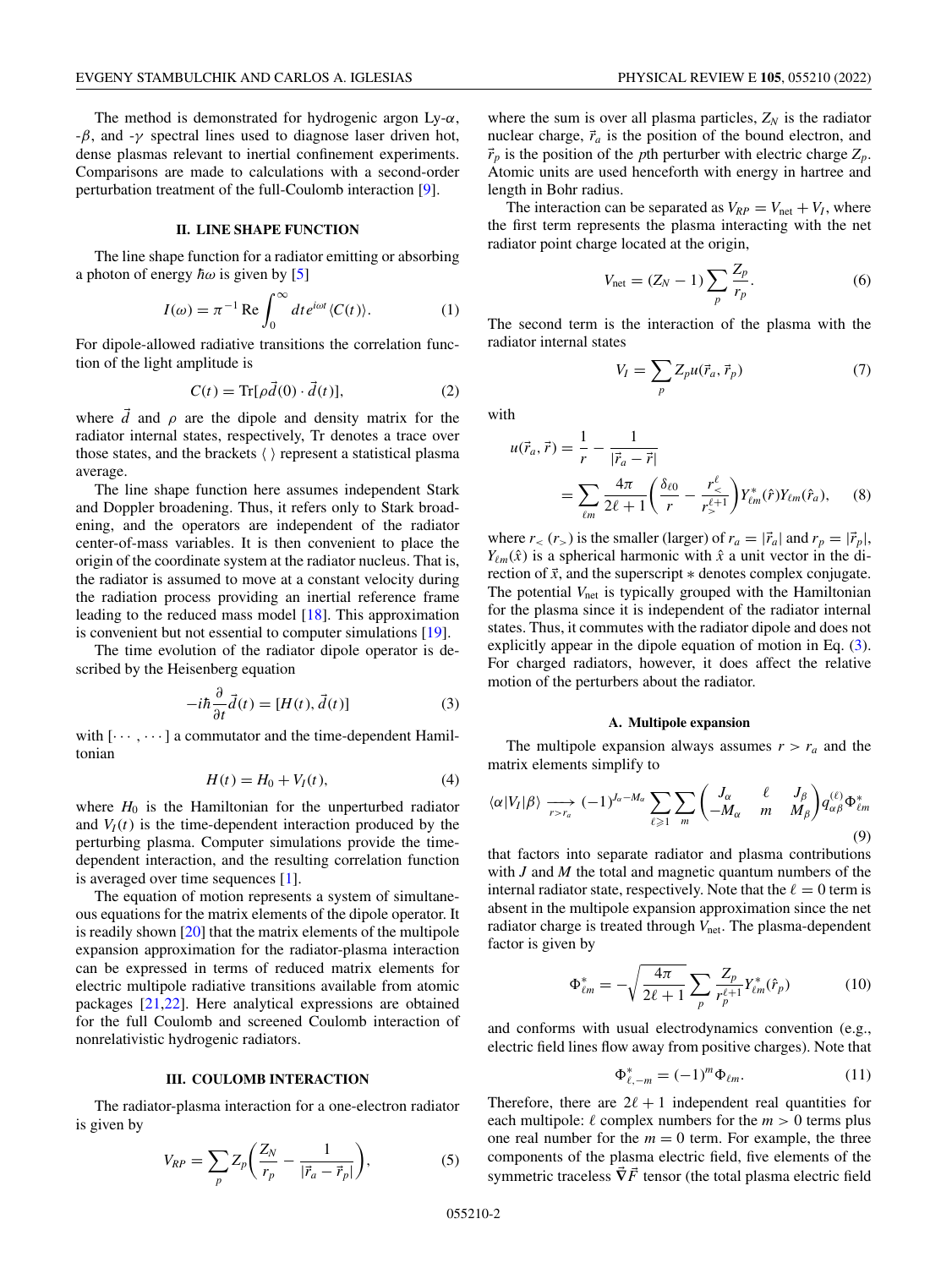<span id="page-2-0"></span> $\vec{F}$  at the origin satisfies the Laplace equation), and so on for higher multipoles.

The radiator moments are independent of plasma variables and given in terms of atomic reduced matrix elements of the Wigner-Eckart theorem [\[21\]](#page-14-0),

$$
q_{\alpha\beta}^{(\ell)} = \sqrt{\frac{4\pi}{2\ell+1}} \langle \Gamma_{\alpha} J_{\alpha} \| r_a^{\ell} Y_{\ell m}(\hat{r}_a) \| \Gamma_{\beta} J_{\beta} \rangle
$$
  
=  $A_{\alpha\beta}^{(\ell)} R_{\alpha\beta}^{(\ell)}$  (12)

with  $\Gamma$  the remaining quantum numbers to identify the internal radiator state  $|\Gamma JM\rangle$ . The angular integration results are in  $A_{\alpha\beta}^{(\ell)}$  and the radial integrals are given by

$$
R_{\alpha\beta}^{(\ell)} = \int_0^\infty dr_a P_\alpha(r_a) r_a^\ell P_\beta(r_a)
$$
 (13)

with  $P_\alpha(r)$  the reduced radial wave function for radiator internal state  $|\alpha\rangle$ . The reduced matrix elements in Eq. (12) are the same as those for electric multipole radiative transitions [\[21\]](#page-14-0). For hydrogenic radiators, the angular contribution is given in Appendix [A,](#page-11-0) and the radial integrals yield analytical results provided in Appendix [B](#page-11-0) for cases used in the present work.

## **B. Full Coulomb interaction**

In contrast to the multipole expansion approximation, the full Coulomb radiator-plasma interaction includes penetration of the radiator by a plasma perturber. In this case, the matrix elements no longer factor into independent radiator and plasma contributions,

$$
\langle \alpha | V_I | \beta \rangle = (-1)^{J_\alpha - M_\alpha} \sum_{\ell m} \begin{pmatrix} J_\alpha & \ell & J_\beta \\ -M_\alpha & m & M_\beta \end{pmatrix} A_{\alpha\beta}^{(\ell)} \Xi_{\alpha\beta;\ell m}^*,
$$
\n(14)

where

$$
\Xi_{\alpha\beta;\ell m}^* = \sum_p Z_p U_{\alpha\beta}^{(\ell)}(r_p) \sqrt{\frac{4\pi}{2\ell+1}} Y_{\ell m}^*(\hat{r}_p) \tag{15}
$$

also satisfying a relation like Eq.  $(11)$ . For the reduced matrix elements (see Appendix [A\)](#page-11-0)

$$
\sqrt{\frac{4\pi}{2\ell+1}}\langle \Gamma_{\alpha}J_{\alpha}\| \left(\frac{\delta_{\ell 0}}{r} - \frac{r_{\leq}^{\ell}}{r_{>}^{\ell+1}}\right) Y_{\ell m}(\hat{r}_a) \|\Gamma_{\beta}J_{\beta}\rangle = A_{\alpha\beta}^{(\ell)} U_{\alpha\beta}^{(\ell)}(r)
$$
\n(16)

with radial matrix elements

$$
U_{\alpha\beta}^{(\ell)}(r) = \int_0^\infty dr_a P_\alpha(r_a) \bigg(\frac{\delta_{\ell 0}}{r} - \frac{r_<^{\ell}}{r_>^{\ell+1}}\bigg) P_\beta(r_a). \tag{17}
$$

Contrary to the long-ranged multipole expansion with radiator moments  $q_{\alpha\beta}^{(\ell)}$ , the radiator radial matrix elements  $U_{\alpha\beta}^{(\ell)}(r)$  depend on the perturber radial positions. For hydrogenic systems the matrix elements have analytical results  $[23]$ , and examples are given in Appendix [B.](#page-11-0)

It is possible to rewrite Eq. (17) for  $\ell \geqslant 1$  as

$$
U_{\alpha\beta}^{(\ell)}(r) = -\frac{R_{\alpha\beta}^{(\ell)}}{r^{\ell+1}} \Big[ 1 - e^{-(n_a + n_b)Z_N r/(n_a n_b)} p_{\alpha\beta}^{(\ell)}(r) \Big], \qquad (18)
$$

where  $p_{\alpha\beta}^{(\ell)}(r)$  is a polynomial in *r*. The first term represents the long-ranged contribution of the  $\ell$  multipole. The second



FIG. 1. Plots of the radial integrals  $U_{\alpha\beta}^{(\ell)}(r)$  and their multipole equivalents  $-R_{\alpha\beta}^{(\ell)}/r^{\ell+1}(r)$  for the  $n=2$  levels in hydrogen. The divergent  $1/r$  term subtracted from the  $\ell = 0$  integrals. Axes labeled in the atomic units.

term accounts for penetrating collisions, which vanish exponentially with the perturber radial position. This suggests that the sum over perturbers in Eq.  $(15)$  can be separated into near and far perturbers. That is, only the long-ranged multipoles are needed for perturbers far from the radiator.

### **C.** Strong collisions for  $\ell \geqslant 1$

As shown previously for  $\ell \geq 1$  [\[9–11,24\]](#page-14-0), the radiatorplasma interaction is softened by penetrating collisions relative to the multipole expansion approximation. The monopole term, however, requires special attention and is discussed in Sec. [III D.](#page-3-0)

The radial matrix elements for  $\ell \geqslant 1$  are given by

$$
U_{\alpha\beta}^{(\ell \geqslant 1)}(r) = -\frac{1}{r^{\ell+1}} \int_0^r dr_a P_{\alpha}(r_a) r_a^{\ell} P_{\beta}(r_a)
$$

$$
-r^{\ell} \int_r^{\infty} \frac{dr_a}{r_a^{\ell+1}} P_{\alpha}(r_a) P_{\beta}(r_a) \tag{19}
$$

and, therefore,  $\propto r^{\ell}$  for  $r \to 0$  except for special cases when the second integral vanishes [\[25\]](#page-14-0). Using  $P_{\mu}(x \to 0) \propto x^{\ell_{\mu}+1}$ [\[26\]](#page-14-0) and the triangle inequality  $|\ell_{\alpha} - \ell_{\beta}| \leq \ell \leq \ell_{\alpha} + \ell_{\beta}$  [imposed by the  $3j$  symbol in Eq.  $(A2)$ ],

$$
U_{\alpha\beta}^{(\ell \geq 1)}(r \to 0) \propto \begin{cases} r^{\ell_{\alpha} + \ell_{\beta} + 2}, & n_{\alpha} = n_{\beta}, \ell = |\ell_{\alpha} - \ell_{\beta}| \\ r^{\ell}, & \text{otherwise} \end{cases}
$$
(20)

and vanish with decreasing radial distance. Consequently, the full Coulomb interaction eliminates divergences from strong collisions for  $\ell \geq 1$  in the long-ranged multipole expansions. Plots of the radial integrals for  $n = 2$  of hydrogen are presented in Fig. 1. The figure shows the multipole expansion in agreement with the full Coulomb results at larger distances but diverging at small radii. It also shows the full Coulomb interaction softening the multipole expansion approximation avoiding the divergence at small radii. Note that the radial matrix elements from  $\ell = 1$  and  $\ell = 2$  are comparable in magnitude except the latter decays faster with radial separation.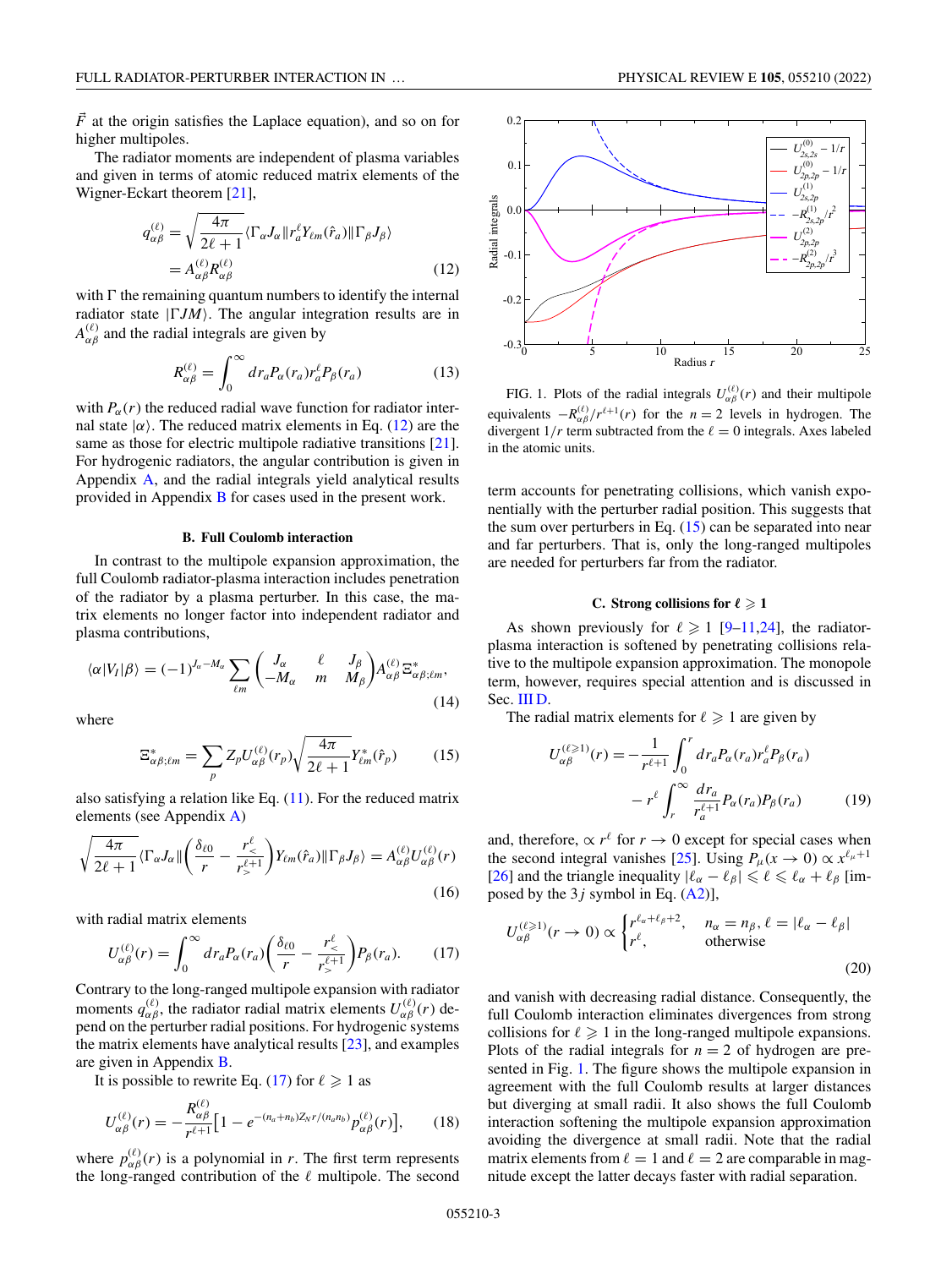#### **D. Strong collisions for monopole**

<span id="page-3-0"></span>The  $\ell = 0$  matrix elements of  $V_I$  are diagonal in orbital angular momentum (see Appendix  $\overrightarrow{A}$ ) and for hydrogenic radiators can differ only in principal quantum number. Thus, Eq.  $(17)$  yields

$$
U_{n_{\alpha}\ell_{\alpha},n_{\beta}\ell_{\beta}}^{(0)}(r \to 0)
$$
  
=  $\delta_{n_{\alpha}n_{\beta}} \left( \frac{1}{r} - \frac{Z_N}{n_{\alpha}^2} \right) - (1 - \delta_{n_{\alpha}n_{\beta}})$   

$$
\times \int_0^{\infty} \frac{dr_a}{r_a} P_{n_{\alpha}\ell_{\alpha}}(r_a) P_{n_{\beta}\ell_{\alpha}}(r_a) + O(r^{2\ell_{\alpha}+2}) \qquad (21)
$$

and the diagonal matrix elements diverge at the origin; a consequence of the 1/*r* term in Eq. [\(8\)](#page-1-0).

To proceed, consider the coupled equations of motion in matrix notation,

$$
-i\frac{\partial}{\partial t}\vec{d}_{\alpha\beta} = \langle \alpha | [H_0, \vec{d}] | \beta \rangle
$$
  
+ 
$$
\sum_{\mu} (\langle \alpha | V_I | \mu \rangle \vec{d}_{\mu\beta} - \vec{d}_{\alpha\mu} \langle \mu | V_I | \beta \rangle ). \tag{22}
$$

When a perturber is very close to the radiator nucleus at radial position  $r_{NN}$  with charge  $Z_{NN}$ , the interaction is dominated by the divergent term in Eq.  $(21)$ . Thus, Eq.  $(22)$  can be written as

$$
-i\frac{\partial}{\partial t}\vec{d}_{\alpha\beta} = \langle \alpha | [H_0 + V'_I, \vec{d}] | \beta \rangle
$$
  
+ 
$$
Z_{NN} \sum_{\mu} \left( \langle \alpha | r_{NN}^{-1} | \mu \rangle \vec{d}_{\mu\beta} - \vec{d}_{\alpha\mu} \langle \mu | r_{NN}^{-1} | \beta \rangle \right)
$$
  
= 
$$
\langle \alpha | [H_0 + V'_I, \vec{d}] | \beta \rangle
$$
 (23)

using the orthogonality condition  $\langle \alpha | \beta \rangle = \delta_{\alpha\beta}$  with  $V'_I$  the remaining contributions to the interaction. Thus, the divergent terms from close collisions cancel in the time development of the radiator dipole. Note that the no-lower-state broadening approximation common in many calculations cannot be applied to the monopole term in the full Coulomb radiatorperturber interaction and avoid the divergence in Eq. (21). Although the discussion about divergences was applied to the equation of motion for dipole allowed transitions in Eq. [\(2\)](#page-1-0), the cancellation of the divergence is general and applies to any transition.

#### **IV. SCREENED COULOMB INTERACTION**

In trivial molecular dynamics (TMD) simulations, the mutual interaction between plasma particles is neglected significantly accelerating the computer simulations [\[27\]](#page-14-0). To mimic plasma effects, a Debye screened radiator-perturber interaction is introduced. Thus,

$$
V_{RP} \rightarrow V_{RP}^s = \sum_{\sigma} Z_{\sigma} \sum_{p \in \sigma} \left( \frac{Z_N e^{-\kappa_{\sigma} r}}{r_p} - \frac{e^{-\kappa_{\sigma} |\vec{r}_a - \vec{r}_p|}}{|\vec{r}_a - \vec{r}_p|} \right). \tag{24}
$$

This expression accounts for different inverse screening Debye lengths  $\kappa_{\sigma}$  for different plasma species  $\sigma$  with charge  $Z_{\sigma}$ .

#### **A. Partial wave expansion**

The separation of the interaction has  $V_{RP}^s = V_{\text{net}}^s + V_I^s$ where

$$
V_{\text{net}}^s = (Z_N - 1) \sum_{\sigma} Z_{\sigma} \sum_{p \in \sigma} \frac{e^{-\kappa_{\sigma} r}}{r_p} \tag{25}
$$

and

$$
V_I^s = \sum_{\sigma} \sum_{p \in \sigma} Z_p u(\vec{r}_a, \vec{r}_p; \kappa_{\sigma})
$$
 (26)

with

$$
u(\vec{r}_a, \vec{r}; \kappa) = \frac{e^{-\kappa r}}{r} - \frac{e^{-\kappa |\vec{r}_a - \vec{r}|}}{|\vec{r}_a - \vec{r}|}
$$
  

$$
= \sum_{\ell m} \left[ \delta_{\ell 0} \frac{e^{-\kappa r}}{r} - \frac{4\pi}{\sqrt{r_a r}} I_{\ell + \frac{1}{2}}(\kappa r_<)
$$
  

$$
\times K_{\ell + \frac{1}{2}}(\kappa r_>) Y_{\ell m}^*(\hat{r}) Y_{\ell m}(\hat{r}_a) \right].
$$
 (27)

Here *I* and *K* are modified Bessel functions of the first and third kind [\[26\]](#page-14-0). It is emphasized that the partial wave expansion is exact and contrary to previous work [\[7,8,28,29\]](#page-14-0) that assumed  $\kappa r_a \ll 1$  does not neglect radiator size effects [\[20,30\]](#page-14-0).

The full screened Coulomb radiator-plasma interaction includes penetration of the radiator by a plasma perturber, and as in the unscreened case, the matrix elements do not factor into independent radiator and plasma contributions,

$$
\langle \alpha | V_I^s | \beta \rangle = (-1)^{J_\alpha - M_\alpha} \sum_{\ell m} \begin{pmatrix} J_\alpha & \ell & J_\beta \\ -M_\alpha & m & M_\beta \end{pmatrix} A_{\alpha\beta}^{(\ell)} \Xi_{\alpha\beta;\ell m}^{s*},
$$
\n(28)

where

$$
\Xi_{\alpha\beta;\ell m}^{s*} = \sum_{\sigma} Z_{\sigma} \sum_{p \in \sigma} U_{\alpha\beta}^{(\ell)}(r_p; \kappa_\sigma) \sqrt{\frac{4\pi}{2\ell+1}} Y_{\ell m}^*(\hat{r}_p), \quad (29)
$$

which also satisfy a relation like Eq.  $(11)$ . The radial matrix elements are defined by

$$
U_{\alpha\beta}^{(\ell)}(r;\kappa) = \delta_{\alpha\beta}\delta_{\ell 0}\frac{e^{-\kappa r}}{r} - \frac{2\ell+1}{\sqrt{r}}\int_0^\infty \frac{dr_a}{\sqrt{r_a}}\n\times P_\alpha(r_a)I_{\ell+\frac{1}{2}}(\kappa r_<)K_{\ell+\frac{1}{2}}(\kappa r_>)P_\beta(r_a).
$$
 (30)

Using expansions for the modified Bessel functions  $[26]$ , it is readily shown that

$$
U_{\alpha\beta}^{(\ell)}(r;\kappa \to 0) = U_{\alpha\beta}^{(\ell)}(r),\tag{31}
$$

reproducing the Coulomb interaction result. The integrals in Eq. (30) converge for  $\kappa \geqslant 0$  and for nonrelativistic hydrogenic systems yield analytic results. The results, however, are more complicated than for the Coulomb interaction in Sec. [III.](#page-1-0)

### **B. Separation of multipole expansion**

For expediency in trivial computer simulations following the discussion after Eq.  $(18)$ , the long-ranged multipole contribution is explicitly separated,

$$
U_{\alpha\beta}^{(\ell)}(r;\kappa) = R_{\alpha\beta}^{(\ell)}(\kappa)G_{\ell}(r;\kappa) + B_{\alpha\beta}^{(\ell)}(r;\kappa),\tag{32}
$$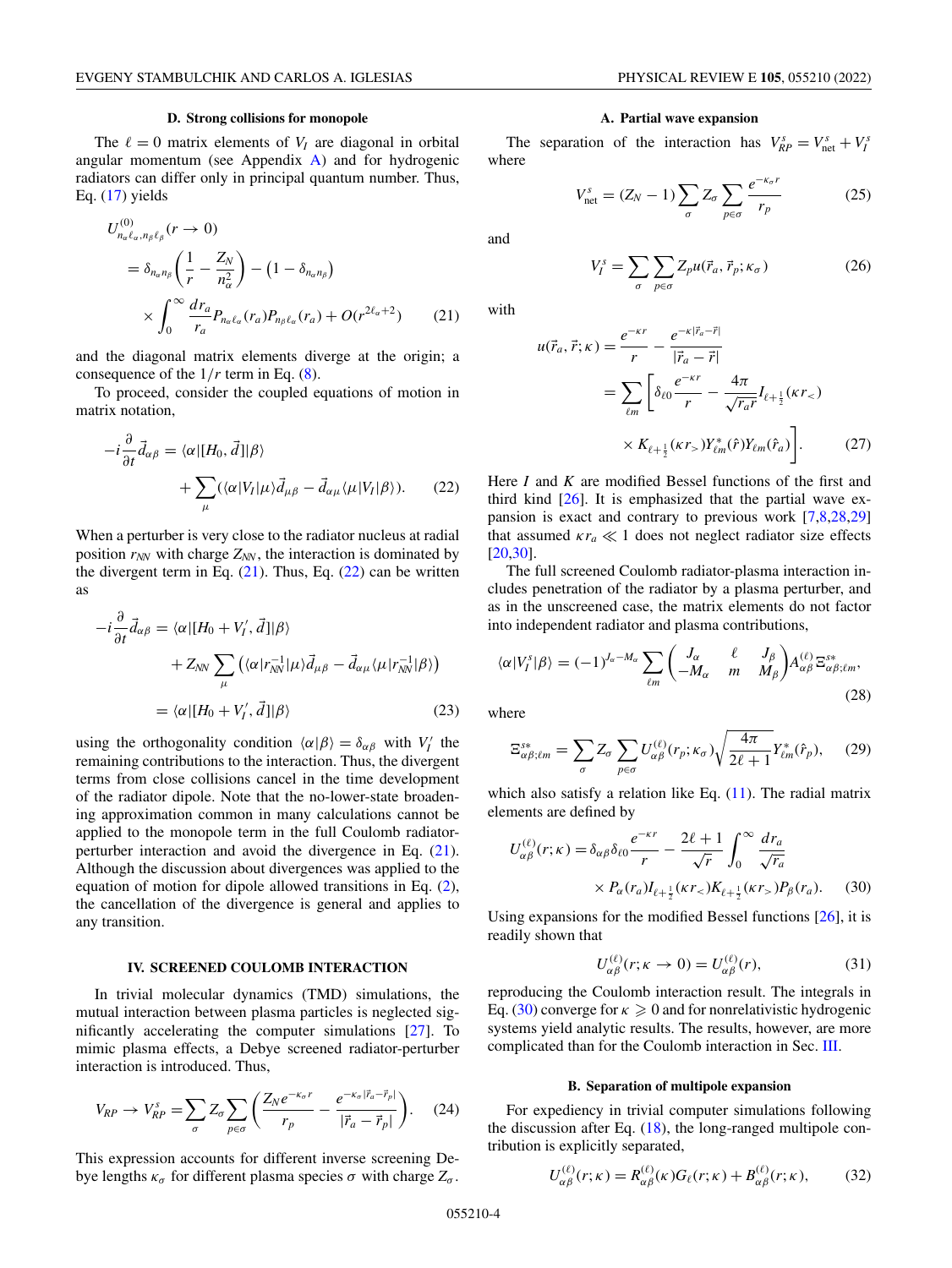<span id="page-4-0"></span>valid for  $\ell \geqslant 0$ . The *k*-dependent radiator radial moments are given by

$$
R_{\alpha\beta}^{(\ell)}(\kappa) = -\delta_{\alpha\beta}\delta_{\ell 0} + \frac{(2\ell+1)!!}{\kappa^{\ell}}
$$

$$
\times \int_0^\infty dr_a P_\alpha(r_a) \sqrt{\frac{\pi}{2\kappa r_a}} I_{\ell+\frac{1}{2}}(\kappa r_a) P_\beta(r_a) \quad (33)
$$

and plasma fields

$$
G_{\ell}(r; \kappa) = -\frac{\kappa^{\ell+1}}{(2\ell-1)!!} \sqrt{\frac{2}{\pi \kappa r}} K_{\ell+\frac{1}{2}}(\kappa r), \tag{34}
$$

where  $(-1)!! = 1$ . These definitions are chosen so that the no screening limit, obtained by expanding the Bessel functions to lowest nonvanishing order, yields

$$
R_{\alpha\beta}^{(\ell)}(\kappa \to 0) = \begin{cases} \frac{\kappa^2}{6} R_{\alpha\beta}^{(2)} + O(\kappa^4), & \ell = 0\\ R_{\alpha\beta}^{(\ell)} + O(\kappa^2), & \ell \ge 1 \end{cases}
$$
 (35)

and

$$
G_{\ell}(r; \kappa \to 0) = -\frac{1}{r^{\ell+1}},
$$
\n(36)

reproducing the Coulomb results. As discussed in [\[30\]](#page-14-0), the  $\ell = 0$  term does not vanish in the long-ranged multipole expansion of the screened Coulomb radiator-perturber interaction due to the radiator finite size and the cloud associated with the screening of each plasma particle.

The short-ranged contributions are defined by

$$
B_{\alpha\beta}^{(\ell)}(r;\kappa) = (2\ell+1) \int_{r}^{\infty} \frac{dr_a}{\sqrt{r_a r}} P_{\alpha}(r_a) P_{\beta}(r_a)
$$

$$
\times \left[ I_{\ell+\frac{1}{2}}(\kappa r_a) K_{\ell+\frac{1}{2}}(\kappa r) - I_{\ell+\frac{1}{2}}(\kappa r) K_{\ell+\frac{1}{2}}(\kappa r_a) \right].
$$
(37)

Note that the separation in Eq.  $(32)$  requires

$$
\kappa < Z_N \frac{n_\alpha + n_\beta}{n_\alpha n_\beta} \tag{38}
$$

to avoid divergences. This constrain is satisfied except for extreme plasma conditions when the screening length is smaller than the atomic state effective size. For nonrelativistic hydrogenic systems the radial integrals yield analytic results, and examples are provided in Appendix [C.](#page-12-0)

### **C. Weak collisions**

The contributions from penetrating collisions in Eq. (37) decay exponentially with the perturber distance to the radiator nucleus (see Appendix [D\)](#page-13-0),

$$
B_{\alpha\beta}^{(\ell)}(r;\kappa) \propto e^{-(n_{\alpha}+n_{\beta})r/(n_{\alpha}n_{\beta})}.
$$
 (39)

Consequently, for distant perturbers it is possible to neglect  $B_{\alpha\beta}^{(\ell)}(r;\kappa)$  and only retain the multipole expansion term in Eq. [\(32\)](#page-3-0),

$$
M_{\alpha\beta}^{(\ell)}(r;\kappa) = R_{\alpha\beta}^{(\ell)}(\kappa)G_{\ell}(r;\kappa).
$$
 (40)

In the Coulomb interaction limit, the expression reduces to

$$
M_{\alpha\beta}^{(\ell)}(r; \kappa = 0) = -\frac{R_{\alpha\beta}^{(\ell)}}{r^{\ell+1}}, \quad \ell \ge 1,
$$
 (41)

and the sum over partial waves  $\ell$  converges rapidly for sufficiently large radii.

For the screened Coulomb interaction, the large radii limit of Eq.  $(40)$  is given by

$$
M_{\alpha\beta}^{(\ell)}(r \to \infty; \kappa) = \frac{e^{-\kappa r}}{r} \bigg[ \delta_{\ell 0} - (2\ell + 1) \int_0^\infty dr_a
$$
  
 
$$
\times P_\alpha(r_a) \sqrt{\frac{\pi}{2\kappa r_a}} I_{\ell + \frac{1}{2}}(\kappa r_a) P_\beta(r_a) \bigg], \quad (42)
$$

and the partial waves do not display the  $r^{-(\ell+1)}$  behavior in the pure Coulomb case. Typically, the plasma conditions are such that the effective radiator size is much smaller than the plasma screening length and expanding the Bessel function leads to a power series,

$$
\sum_{\ell=0} M_{\alpha\beta}^{(\ell)}(r \to \infty; \kappa)
$$
\n
$$
\xrightarrow[\kappa r_a \ll 1]{e^{-\kappa r}} \sum_{j=1}^{\infty} c_j \int_0^{\infty} dr_a P_{\alpha}(r_a) (\kappa r_a)^j P_{\beta}(r_a) \qquad (43)
$$

with  $c_i$  an expansion constant and the sum over  $j$  (not the same as partial waves  $\ell$ ) converges since effectively  $\kappa r_a \ll 1$ . For example, for  $n = 2$  levels of a hydrogenic ion (see Appendix  $C$ )

$$
\lim_{r \to \infty} \frac{M_{2p,2p}^{(2)}(r;\kappa)}{M_{2s,2p}^{(1)}(r;\kappa)} = \frac{10Z_N^2}{3\sqrt{3}(Z_N^2 + \kappa^2)} \bigg[ Z_N \kappa - \frac{2}{Z_N r} + O(r^{-2}) \bigg].
$$
\n(44)

This ratio goes as  $r^{-1}$  for  $\kappa \to 0$ , and the interaction approaches the pure Coulomb potential but goes to  $\sim$ 0.962 $Z_N^2$ as  $\kappa$  approaches the maximum value  $Z_N$  [see Eq. (38)]. The present work (see Sec. [V\)](#page-5-0) is consistent to order  $\kappa^2 r_a^2$  [\[11\]](#page-14-0) retaining up to the quadrupole term in the multipole expansion.

#### **D. Strong collisions**

The screening of the radiator-plasma interaction has negligible effect on close collisions. As such, the small *r* dependence of the radial integrals for the screened Coulomb radiator-plasma interaction follows closely those for the unscreened results again leading to vanishing terms for  $\ell \geq 1$ and canceling divergences for the monopole term.

### **E. Comparison of monopole terms**

The radial integrals for the monopole terms are presented in Fig. [2](#page-5-0) for the 1*s* level of neutral hydrogen with  $\kappa = 0.1$  for the screened matrix elements. In addition, the figure displays the screening function

$$
S(r) = 1 - \int_0^r dr_a [P_{1s}(r_a)]^2
$$
  
=  $e^{-2r} (1 + 2r + 2r^2)$ , (45)

which represents the screening of the nucleus by the bound electron. As shown in Fig. [2,](#page-5-0) the  $\ell = 0$  matrix element for the Coulomb interaction vanishes outside the effective size of the radiator because the bound electron fully screens the nucleus. There is, however, a significant different behavior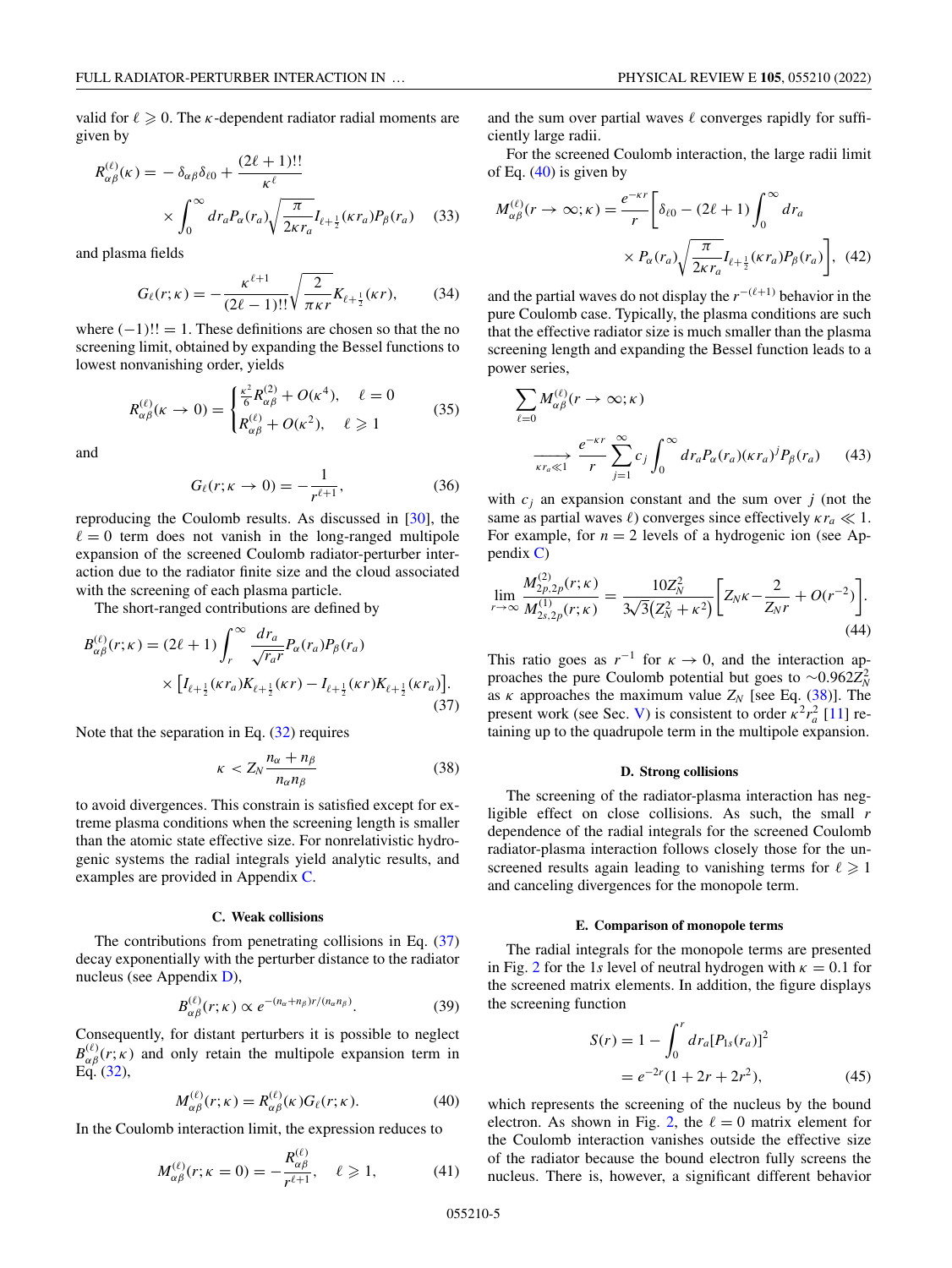<span id="page-5-0"></span>

FIG. 2. Plots of the radial integrals  $U_{1s,1s}^{(0)}(r;\kappa)$  and  $-R_{1s,1s}^{(0)}(r;\kappa)G_0(r)/r$  (left *y* axis) for the *n* = 1 level in hydrogen as well as the screening function (logarithmic right *y* axis) as function of radius.

for  $U^{(0)}_{1s,1s}(r;\kappa)$ . This difference is due to the screening cloud associated with the perturber in the screened interaction. Far away the radiator does not interact with the perturber through the monopole term. As an unscreened perturber approaches within the extent of the radiator, the bound electron screening of the nucleus decreases, and the interaction increases diverging at the origin. On the other hand, as a screened perturber approaches, the screening cloud penetrates the radiator before the perturber. Since the cloud has opposite charge to the perturber, it yields a negative contribution as shown in Fig. 2. As the screened perturber gets closer to the nucleus, the bound electron and screening cloud shield less effectively and the interaction approaches the unscreened result. This description applies to neutral and charged radiators since the perturbers are interacting only with the radiator internal states. There is, of course, the  $V_{\text{net}}$  interaction in either Eq. [\(6\)](#page-1-0) or Eq. [\(25\)](#page-3-0) describing the center-of-mass motion, which does not affect the arguments.

### **V. NUMERICAL METHODS**

A variant of computer simulations (CS) described in Ref. [\[27\]](#page-14-0) is used. Briefly, Eq. [\(3\)](#page-1-0) is numerically solved by introducing the time-development operator  $U(t)$  in the interaction representation,

$$
i\hbar \frac{d\mathcal{U}(t)}{dt} = \hat{V}_I(t)\mathcal{U}(t)
$$
\n(46)

with

$$
\hat{V}_I(t) = e^{iH_0 t/\hbar} V_I(t) e^{-iH_0 t/\hbar}.
$$
\n(47)

The time evolution of the dipole operator is then given by

$$
\vec{d}(t) = \mathcal{U}^{\dagger}(t)e^{iH_0t/\hbar}\vec{d}e^{-iH_0t/\hbar}\mathcal{U}(t)
$$
\n(48)

with Fourier transform

$$
\vec{d}(\omega) = \int_0^\infty dt e^{i\omega t} \vec{d}(t). \tag{49}
$$

Assuming the radiator density matrix is diagonal, which is customary in line shape broadening calculations [\[5\]](#page-14-0), together

with the Wiener-Khinchin theorem, Eq. [\(2\)](#page-1-0) can be written as

$$
C(t) = \sum_{if} \rho_i \int_0^\infty d\omega \, e^{-i\omega t} \langle |\vec{d}_{fi}(\omega)|^2 \rangle. \tag{50}
$$

Finally, Eq. [\(1\)](#page-1-0) becomes

$$
I(\omega) \propto \sum_{if} \rho_i \langle |\vec{d}_{fi}(\omega)|^2 \rangle, \tag{51}
$$

where the sums are over initial and final states *i* and *f* , respectively, and the plasma average denoted by the angle brackets is accomplished by averaging over CS runs.

#### **A. TMD simulations**

The motion of the plasma quasiparticles (both plasma electrons and ions) is described by the screened monopole interaction in Eq. [\(25\)](#page-3-0) using a velocity Verlet algorithm [\[31\]](#page-14-0). The simulation follows the reduced-mass model [\[18\]](#page-14-0) with a fixed, static radiator at the center of a spherical box of radius several times the electron Debye length to ensure convergence [\[32\]](#page-14-0). Whenever a perturber exits the simulation volume, it is reinjected at a random point on the sphere surface with a velocity randomly chosen according to the 2D Gaussian distribution in the tangential plane and Rayleigh distribution in the radial direction. Therefore, the available phase-space is well represented in spite the relatively small number of perturbers. If an electron becomes "bound" (negative kinetic plus potential energy), then it is replaced according to the reinjection procedure above.

Each ion species  $\sigma$  is assigned a different screening length. For a weakly coupled plasma, the inverse screening length  $\kappa_{\sigma}$ includes screening by all other charged particles with the same or lesser mass,

$$
\kappa_{\sigma}^{2} = \sum_{\sigma'(m_{\sigma'} \le m_{\sigma})} \frac{4\pi n_{\sigma'} Z_{\sigma'}^{2}}{T},\tag{52}
$$

with  $m_{\sigma}$  and  $n_{\sigma}$  the mass and number density of species  $\sigma$  in the plasma and *T* the plasma temperature in hartree energy units. When the plasma coupling is significant (as in the cases considered below) the screening is chosen to reproduce the electric microfield distribution obtained from a fully interacting *N*-body CS or from the APEX model [\[33\]](#page-14-0). For electrons, the Debye screening length is always assumed,

$$
\kappa_e^2 = \frac{4\pi n_e}{T},\tag{53}
$$

and dynamic screening is neglected, which is known to be negligible except for a minor effect at detuning energies near the plasma frequency [\[34](#page-14-0)[,35\]](#page-15-0).

The TMD simulations are verified to be thermodynamically sound. For example, the simulated ion and electron radial distributions functions about the radiator are compared against exact analytical result

$$
g_{\sigma}(r) = \exp\left\{-\frac{Z_{\text{net}}Z_{\sigma}}{T}\frac{e^{-\kappa_{\sigma}r}}{r}\right\} \tag{54}
$$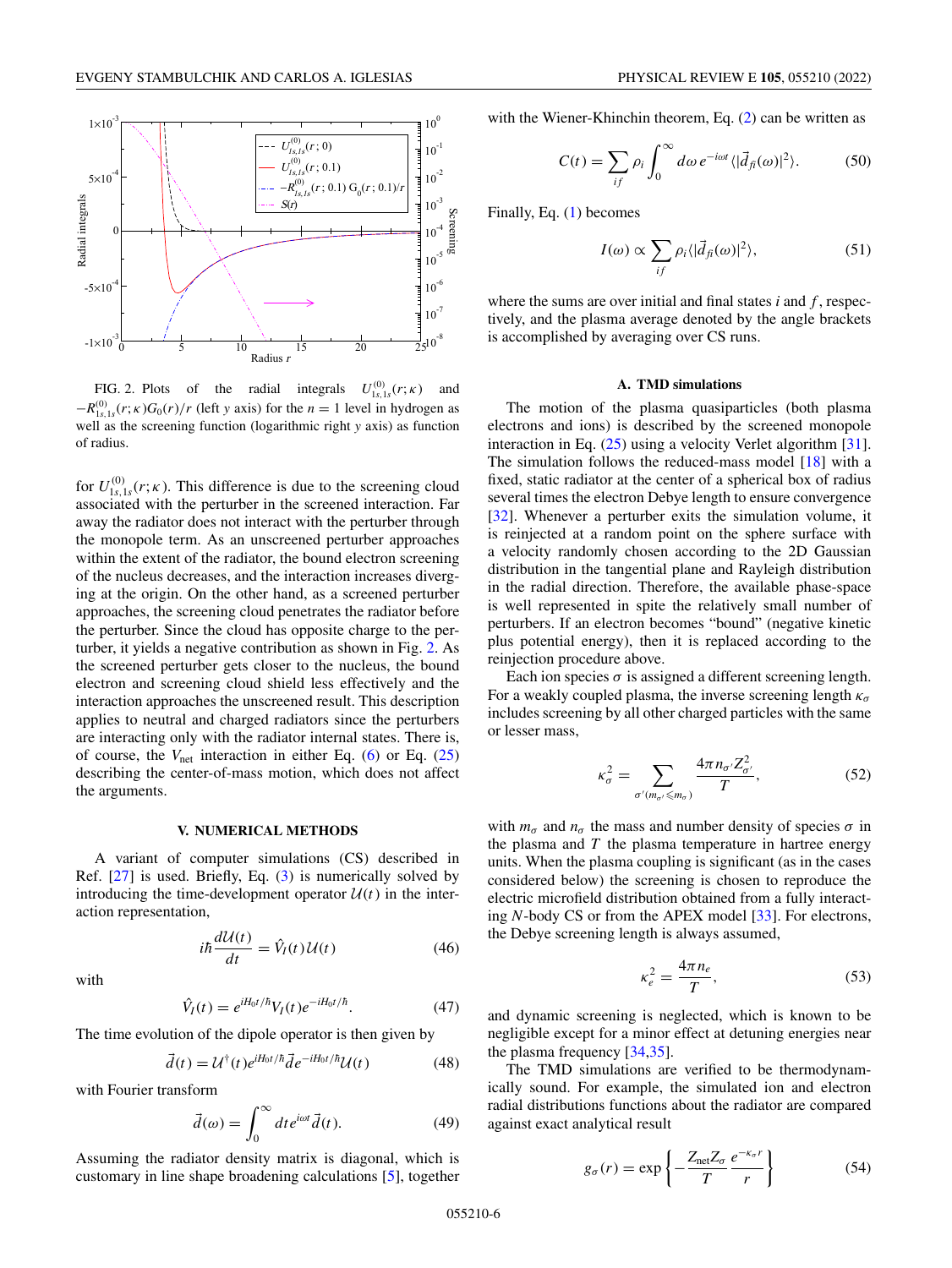<span id="page-6-0"></span>

FIG. 3. Examples of radial distribution functions around the radiator ( $Z_{\text{net}} = 17$ ). Upper panel: 100 ions,  $Z_i = 17$ ,  $n_i = 5.9 \times$ 10<sup>22</sup> cm<sup>−</sup>3, *Ti* = 800 eV, κ*<sup>i</sup>* = 5.3 × 10<sup>7</sup> cm<sup>−</sup>1. Lower panel: 1700 electrons,  $n_e = 10^{24}$  cm<sup>-3</sup>,  $T_e = 800$  eV,  $\kappa_e = 4.8 \times 10^7$  cm<sup>-1</sup>. The solid lines are analytical results of Eq. [\(54\)](#page-5-0). Circles are results of TMD, box symbols represent results of simulations with the "bound" electrons allowed.

(recall that  $Z_{\sigma}$  includes the sign of the perturber charge), which for a finite volume *V* is rescaled by

$$
g'_{\sigma}(r) = g_{\sigma}(r) \frac{V}{\int_{V} dV g_{\sigma}(r)}.
$$
 (55)

The comparisons in Fig. 3 show good agreement. It is emphasized that in the electron case, the results in Fig. 3 retain the "bound" electrons. That is, the analytic expression in Eq.  $(54)$ accounts for all possible states of the electrons including resonant and bound orbits. Results excluding the "bound" electrons from the simulations, used in the line shape calculations, are also plotted in Fig. 3 and not surprisingly deviate from Eq. [\(54\)](#page-5-0) at short distances. Interesting treatments of bound electrons as well as electron recombination and ionization processes using classical MD simulations have been attempted  $[36-38]$  but are beyond the scope of the present work.

The Debye potentials are also used to calculate  $\hat{V}_I(t)$  in Eq. [\(46\)](#page-5-0). There are several possible approaches to store time sequences and solve the Heisenberg equation for the radiator dipole. The most general saves the position of all perturbers at every time step demanding substantial storage and I/O resources. Alternatively, a more efficient method separates



FIG. 4. Magnitude of the dipole electric field (in units of the Holtsmark field  $F_0$ ) as a function of time during a strong electron collision event using different interpolation approaches. The time scale is in units of the base TMD time step. The small circles indicate time steps of the adaptive ODE solver of Eq. [\(46\)](#page-5-0), becoming denser for a stronger perturbation.

perturbers into "exact" and "multipole" groups. The scheme only stores the position of "exact" perturbers within a sphere of radius *R*exact dictated by the requirement of accurate radial integrals (e.g., see Fig. [1](#page-2-0) for the Coulomb potential). The number of "exact" perturbers (mostly electrons) is therefore time dependent and in the numerical examples below varies from a few to several tens still constituting a small fraction of the total perturber number. The remaining "multipole" perturbers outside the sphere are treated in the multipole expansion approximation, and the electric field and field gradients are stored as in the usual simulations. In the case where the radiator effective size is much smaller than the plasma screening length (applies to cases considered here), the radiator-perturber interaction reduces to

$$
V_I = \vec{r}_a \cdot \vec{F} + \frac{1}{6} \sum_{ij} \frac{dF_i}{dx_j} Q_{ij} + \frac{r_a^2}{6} \vec{\nabla} \cdot \vec{F}
$$
 (56)

with  $\vec{F}$  the electric field produced by the "multipole" perturbers at the radiator nucleus,  $x_i$  the *i*th Cartesian component of  $\vec{r}_a$ , and  $Q_{ij}$  the traceless quadrupole radiator moment. The last term has long been a subject of debate but is present in a consistent expansion [\[11\]](#page-14-0).

### **B. Time intervals**

Sufficiently small time intervals are crucial to track accurately strong radiator-electron collisions in the simulation histories and the differential equation. Although an adaptive time step has long been used for solving the differential equation in the CS simulations [\[27\]](#page-14-0), interpolation is still necessary to obtain  $V_I(t)$  between the fixed time step provided by the CS. The problem becomes acute for close collisions when the electron kinetic energy greatly exceeds the typical thermal energy. Although such collisions are rare, they are important for line broadening and the usual fixed time step proportional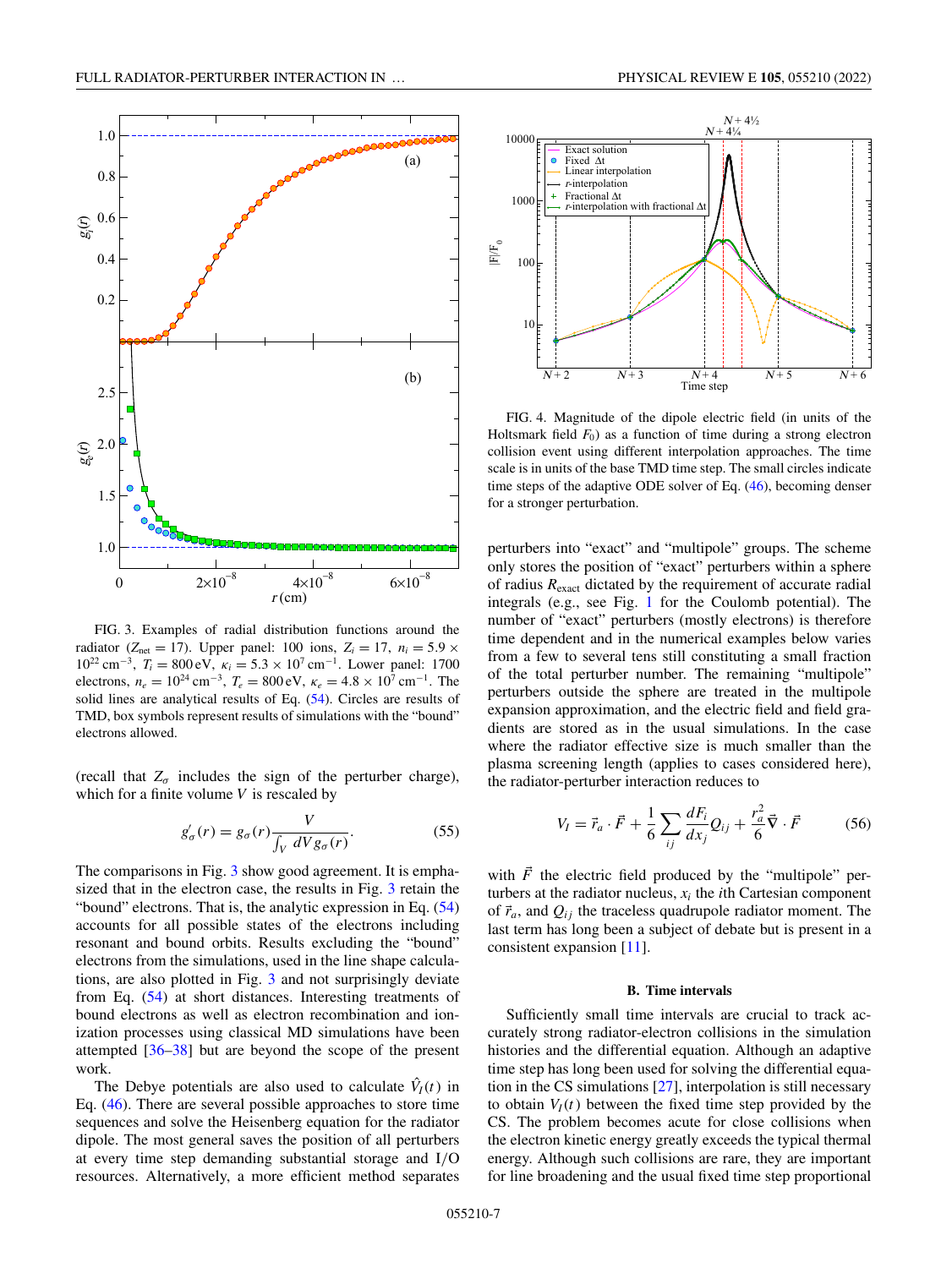<span id="page-7-0"></span>

FIG. 5. Shapes of Ar XVIII Ly- $\alpha$  calculated in the dipole approximation assuming  $n_e = 10^{24}$  cm<sup>-3</sup>,  $T = 800$  eV (a) and  $n_e = 10^{25}$  cm<sup>-3</sup>,  $T = 800 \text{ eV}$  (b). Results of the present work (red solid lines) are compared to those of Ref. [\[9\]](#page-14-0) (black dashed lines). Also shown are CS results without ion dynamics (blue dot-dashed lines).

to  $n_e^{-\frac{1}{3}}\sqrt{m_e/T_e}$  is highly inefficient or inaccurate depending on the proportionality constant. Instead, an adaptive time step is adopted to represent the time histories from the CS.

The criterion requires that the position vector of any perturber not rotate by more than  $\pi/2$  radians during a time step as predicted by the Verlet algorithm. If the criterion is not satisfied, the time step is halved until met. An interpolation is performed for values at times between the variable time steps. For "exact" perturbers the position vectors are interpolated. For "multipole" perturbers the quantity  $\vec{f} = \vec{F}/F^{3/2}$  is interpolated. That is, for  $t_N \leq t \leq t_{N+1}$ 

$$
\vec{f}(t) = \vec{f}(t_N) + \frac{t - t_N}{t_{N+1} - t_N} [\vec{f}(t_{N+1}) - \vec{f}(t_N)] \tag{57}
$$

followed by  $\vec{F} = \vec{f}/f^3$ . If the field magnitude is much larger than the typical Holtsmark value, the nearest-neighbor approximation with  $\vec{f} \propto \vec{r}$  is valid and, as shown below, provides a better estimate of the field.

The procedure is demonstrated in Fig. [4](#page-6-0) with a strong collision event. In the figure, the minimal approach distance (and maximum electric field) occurs between the  $N + 4$  and  $N + 5$ time step with the electron nearly backscattering. The danger of using large time intervals is clear, potentially producing orders of magnitude error. On the other hand, adding only two additional time steps the electron trajectory around the perihelion splits into arcs of less than  $\pi/2$  radians and suffices to generate good interpolation results.

#### **VI. NUMERICAL RESULTS**

Line shape function calculations using the TMD simulations were performed for the lowest members of the Lyman series of hydrogenic Ar at the plasma conditions consid-ered by Woltz and Hooper [\[9\]](#page-14-0) (hereafter WH), namely,  $n_e$  =  $10^{24}$  cm<sup>-3</sup> and  $10^{25}$  cm<sup>-3</sup>,  $T = 800$  eV, and ion perturbers with  $Z_i = 17$ . For the sake of comparisons, some simplifying assumptions in WH were adopted: the nonquenching approximation and neglected spin-orbit coupling. For these calculations, the effective screening parameter for the ions was chosen to achieve the best match with the peak of the APEX distribution.

Line shapes from CS for Ly- $\alpha$ , Ly- $\beta$ , and Ly- $\gamma$  are offered in Figs. 5[–7,](#page-8-0) respectively, in the "standard" dipole radiatorperturber interaction approximation, which keeps only the first term in Eq. [\(56\)](#page-6-0) for all perturbers. These are compared



FIG. 6. Same as Fig. 5, but for Ar XVIII Ly- $\beta$ .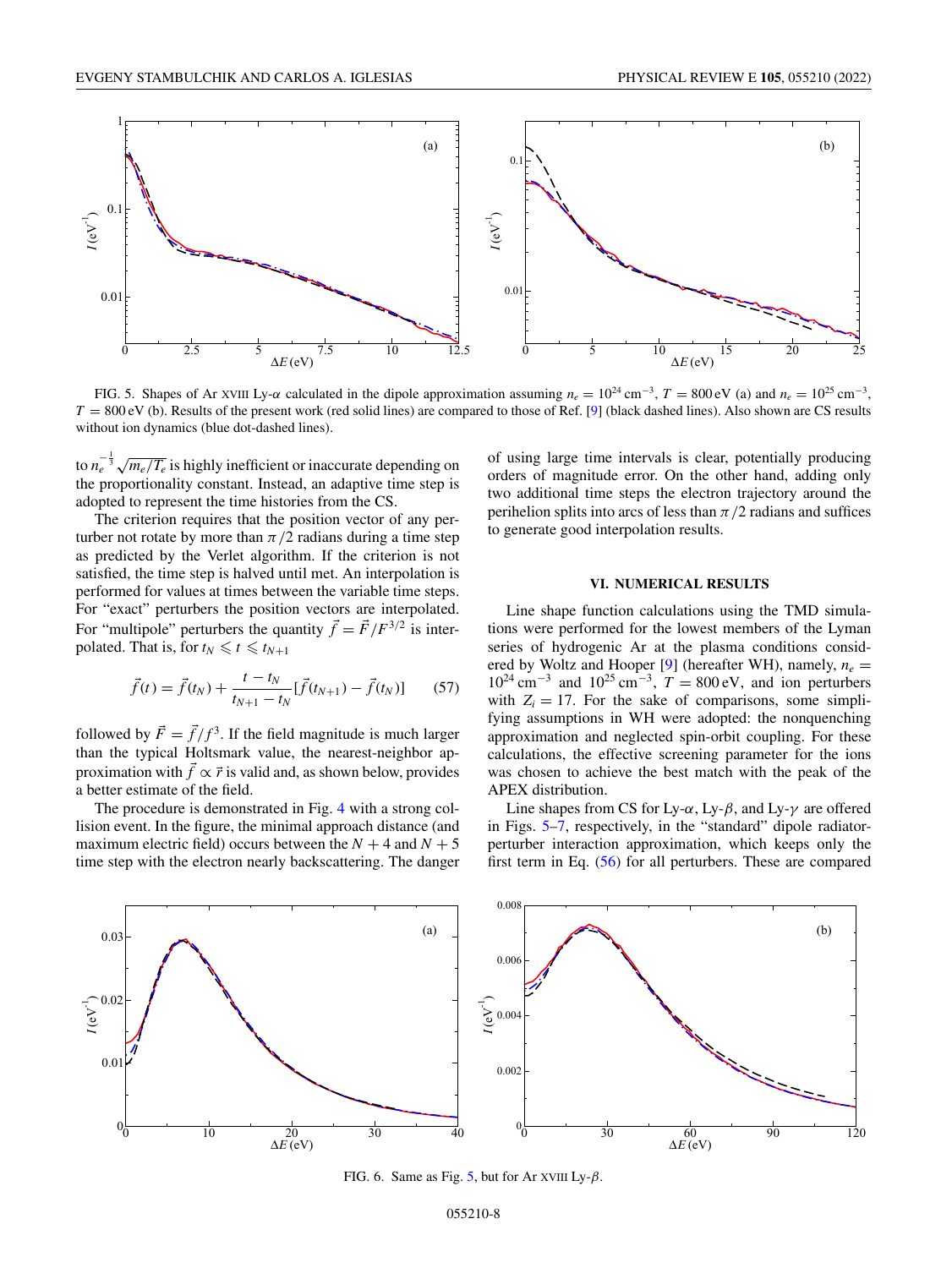<span id="page-8-0"></span>

FIG. 7. Same as Fig. [5,](#page-7-0) but for Ar XVIII Ly- $\gamma$ .

with the corresponding electron second-order collision theory and quasistatic ion results from WH. The agreement is reasonable at the lower density but worsens at the larger density, particularly about the central part of  $Ly-\alpha$  dominated by electrons. To eliminate contribution of ion dynamics, CS calculations were repeated with stationary ions, resulting in minor changes only. Thus, a cause of this discrepancy remains unknown.

For purpose of analysis, it is possible to perform calculations retaining only a subset of the terms in the expansion of the full interaction and results for Ly- $\alpha$  are given in Fig. 8. It follows from the figure that the "standard" dipole approximation overestimates the broadening compared to the full interaction. This is due to a partial cancellation of effects in the latter calculation: (1) reduction of the interaction at small radii and (2) additional broadening from the monopole and quadrupole terms. Similar conclusions were drawn by WH for the lower density case, except they reported a minor increase in line width for the full Coulomb calculation. The nondipole terms are also responsible for a line shift, explicitly neglected by WH. The major contribution is a red shift by the monopole term of penetrating electrons screening the bound electron from the nuclear charge [\[17\]](#page-14-0) often called the plasma polarization shift (PPS). The PPS is partly offset by

the quadrupole contributions, which do not lead to an overall line shift [\[39\]](#page-15-0), but rather a line asymmetry due to the central and side components shifting in opposite directions. For these and consequent calculations,  $R_{\text{exact}}$  (the radius within which electron penetration is treated exactly) is set to be  $10^{-8}$  cm, which is further discussed below.

The Ar XVIII Ly- $\beta$  line results presented in Fig. [9](#page-9-0) are unsurprisingly dominated by the ion microfield displaying the characteristic double peak shape. Consequently, the effects of electron-penetrating collisions are less pronounced. Nevertheless, the same qualitative conclusions can be drawn; the standard dipole approximation overestimates the broadening.

These effects are amplified for higher line series members but without changing the qualitative picture as shown in Fig. [10](#page-9-0) for the Ly- $\gamma$  line. One notable difference is the pronounced asymmetry at the higher density due to the differential shifts from the  $\ell = 0$  and  $\ell = 2$  terms. The effects discussed above are visible in the far line wings and cannot be solely described by the ion electric microfield distribution. Although less pronounced in the Ly- $\alpha$  and Ly- $\beta$  lines, the differences can be seen in the logarithmic scale used in Fig. [11.](#page-10-0) First, the standard dipole approximation substantially overestimates the wings. Second, an accurate description of the far wing requires both the  $\ell = 0$  and  $\ell = 1$  terms in the



FIG. 8. Shapes of Ar XVIII Ly- $\alpha$  calculated in various schemes for  $n_e = 10^{24}$  cm<sup>-3</sup>,  $T = 800$  eV (a) and  $n_e = 10^{25}$  cm<sup>-3</sup>,  $T = 800$  eV (b) assumed. Multipole terms retained in Hamiltonian are indicated in the legend. For comparison, shown also are results of the standard dipole approximation (these are the line shapes shown by the solid lines in Fig. [5\)](#page-7-0).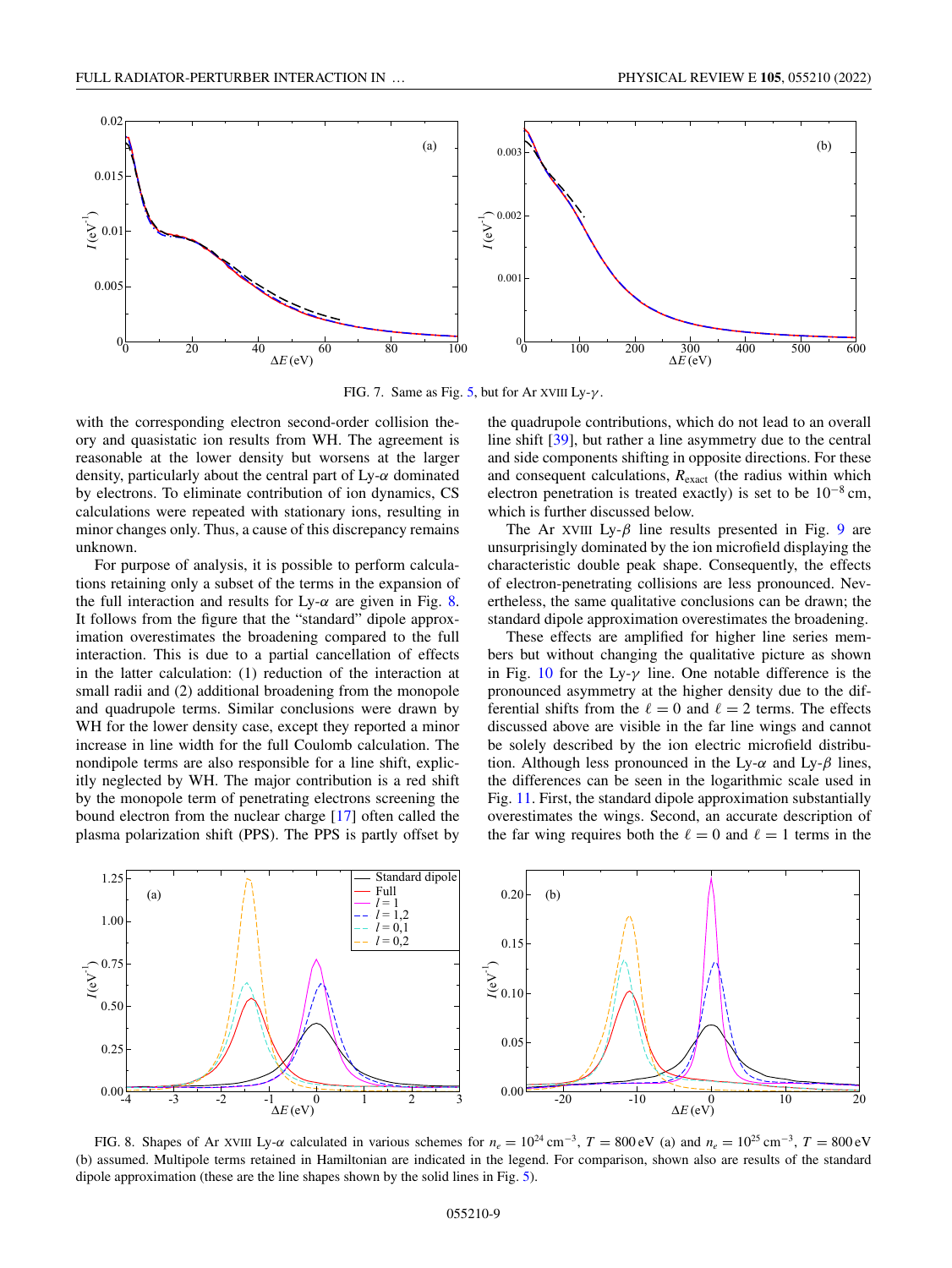<span id="page-9-0"></span>

FIG. 9. Same as Fig. [8,](#page-8-0) but for Ar XVIII  $Ly-\beta$ .

expansion of the full interaction with negligible contributions from the higher poles.

The dependence of the width and shift for the Ly- $\alpha$  line on *R*exact is shown in Fig. [12.](#page-10-0) The line width diverges since the quadrupole term goes to infinity for vanishing  $R_{\text{exact}}$ . This divergence is absent in the  $\ell = 2$  term in the expansion of the full interaction. Since most of the shift is due to the PPS, which vanishes without penetrating collisions, the shift requires larger  $R_{\text{exact}}$  than the width before it converges.

The choice of  $R_{\text{exact}} = 10^{-8}$  cm is justified for the Ly- $\beta$  line in Fig. [13,](#page-10-0) which shows the line shape converged. Since only the  $\ell \leq 2$  terms are considered for the "multipole" electrons outside  $R_{\text{exact}}$ , the convergence in Fig. [13](#page-10-0) also demonstrates that higher multipoles are negligible at large radii. Note that calculations neglecting the  $\ell > 2$  terms for "exact" electrons inside *R*exact resulted in nearly indistinguishable results. Thus, keeping only the  $\ell \leq 2$  terms, which significantly reduces the computational complexity, suffices to produce accurate line shapes.

#### **VII. CONCLUSION**

Past calculations of spectral line broadening by plasmas using molecular dynamics have relied on the multipole expansion of the radiator-plasma interaction often only keeping the dipole term. The present work shows how to extend the computer simulations to account for the full Coulomb or screened Coulomb radiator-plasma interactions for hydrogenic systems. The full interaction treatment removes inherent strong collision divergences in the multipole expansion approximation previously avoided with *ad hoc* cutoffs [\[7\]](#page-14-0). Furthermore, the full interaction includes the plasma polarization shift produced by perturbers penetrating the wave function of the radiating bound electrons.

A scheme was developed to avoid the extensive I/O requirements in a brute force approach to describe the time-dependent positions of all plasma particles. Instead, a relatively few perturbers near the radiating atomic system need be described in detail while the remaining vast majority are accurately treated by the usual multipole approach only requiring the electric field and field inhomogeneities at the radiator nucleus.

The computer simulation with noninteracting plasma quasiparticles and screened Coulomb radiator-plasma interactions was applied to the hydrogenic Ar Ly- $\alpha$ , Ly- $\beta$ , and Ly-γ spectral lines in a dense argon plasma at free electron densities of  $10^{24}$  and  $10^{25}$  cm<sup>-3</sup> and temperature of 800 eV . The results were compared to earlier calculations using full Coulomb radiator-electron interactions in second-order theory and the standard dipole interaction for quasistatic ions [\[9\]](#page-14-0). The results are in reasonable agreement at the lower density but



FIG. 10. Same as Fig. [8,](#page-8-0) but for Ar XVIII Ly- $\gamma$ .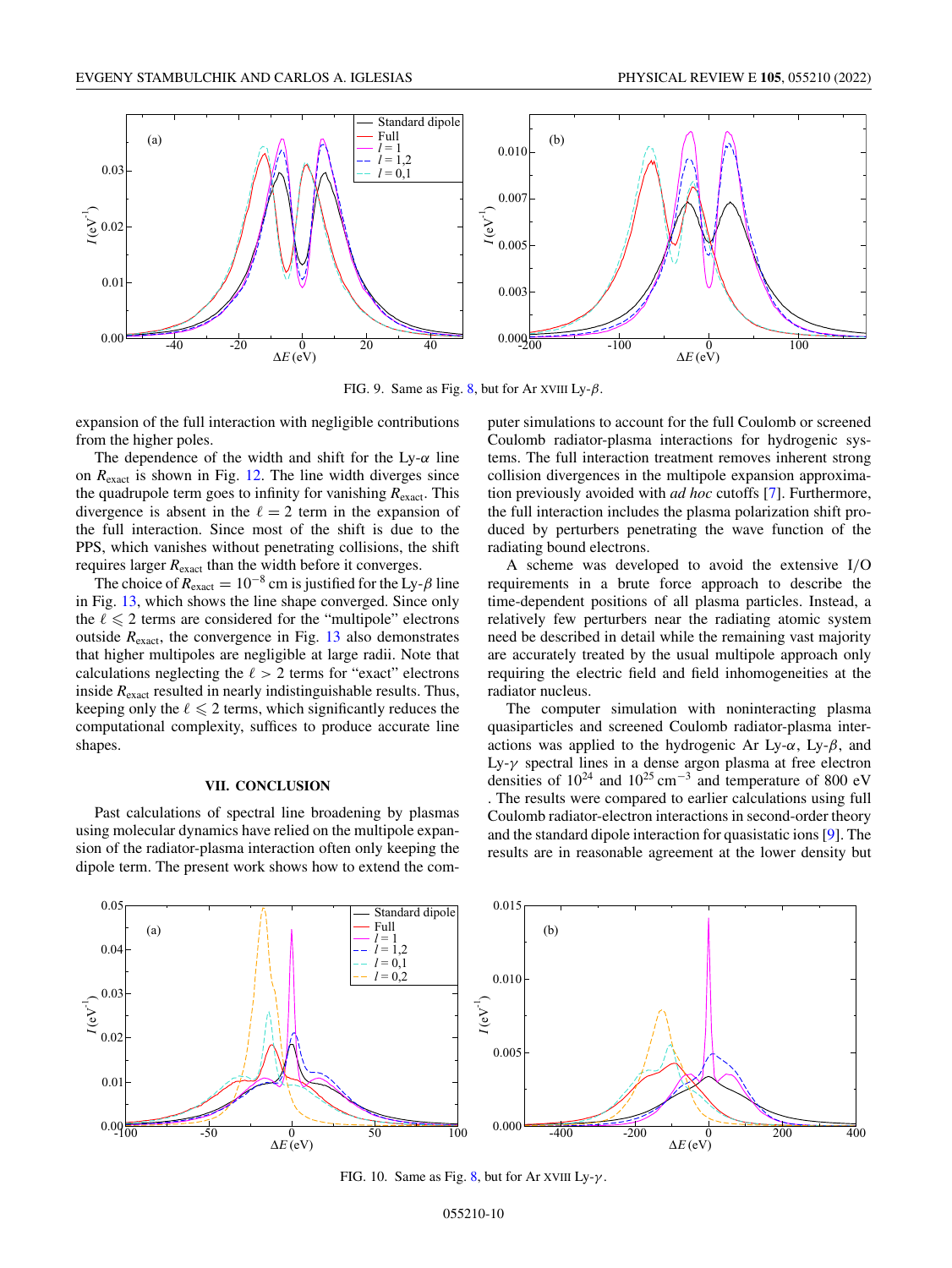<span id="page-10-0"></span>

FIG. 11. Data from Fig. [9\(b\)](#page-9-0) presented in the semilogarithmic scale.

significantly differ at the higher one in the case of  $Ly-\alpha$ . It was found, in qualitative agreement with the previous work, that the "standard" dipole approximation overestimates the broadening compared to the dipole term in the exact interaction but contribution of the  $\ell \neq 1$  poles, mostly monopole and quadrupole, roughly compensates for the difference. Furthermore, it was shown that the far line wings are not accurately described by the standard dipole approximation. Instead, the wings depend on both the  $\ell = 0$  and  $\ell = 1$  terms in the partial wave expansion of the full radiator-perturber interaction. The monopole term also contributes to a significant shift and a line shape asymmetry. To a lesser extent, the quadrupole interaction is another source of asymmetry, resulting in an apparent minor shift of lines with a central component (Ly- $\alpha$ , Ly- $\gamma$ ) in the direction opposite to that of the monopole PPS.

With the line shape, including the shift, obtained with minimal approximating assumptions, the present approach is important for diagnostics of various plasmas, including cases where a precise relation between the width and shift is crucial



FIG. 12. The width (FWHM) and shift of Ar XVIII Ly- $\alpha$  as a function of  $R_{\text{exact}}$  assuming  $n_e = 10^{24} \text{ cm}^{-3}$  and  $T = 800 \text{ eV}$ . Typical extension sizes of the  $n = 1$  and  $n = 2$  electron-shell clouds are indicated, in units of the  $Z_N$ -scaled ( $Z_N = 18$ ) Bohr radius.



FIG. 13. Ar XVIII Ly- $\beta$  shapes calculated for various values of  $R_{\text{exact}}$  (indicated in the legend) assuming  $n_e = 10^{24} \text{ cm}^{-3}$  and  $T =$ 800 eV.

[\[40\]](#page-15-0) or presents a challenge [\[41\]](#page-15-0). A few possible directions for extending the approach exist. One is using full MD (FMD) accounting for the Coulomb interactions between all particles, eliminating the Debye quasiparticle approximation of TMD. The significantly increased computational costs imposed by FMD would be partly offset by the simpler calculation of *VI* (cf. expressions in Appendixes B and C). Note that the optimization techniques used in this study (separation of the perturbers into "exact" and "multipole" groups, and adaptive time steps for storing field and perturber coordinate histories) are equally applicable to FMD. In any variant of MD, the motion of a perturber penetrating the bound electron cloud of the radiator is governed by the monopole interaction with an effective  $Z^*(r)$ , in general  $Z_N < Z^* < Z_N + 1$ . For  $Z_N \gg 1$ , as in the present work, this correction is largely unimportant. However, for neutral or weakly ionized radiators this effect should be investigated. Application to nonhydrogenic, multielectron radiators will require numerical evaluation of matrix elements on a grid of *r* with the radial functions provided by an atomic structure package (e.g., [\[21,22\]](#page-14-0)) and using interpolation. Even for hydrogen-like radiators, more complex calculations may be required for accurate line shape modeling. For example, the spin-orbit coupling, neglected in the present calculations, is substantial for the Ar XVIII Ly- $\alpha$  line, exceeding the width of its central Stark component at the lowest density considered here. Furthermore, inelastic ("quenching") collisions between states with different *n*'s also contribute to the line width and shift. A comparison made in Ref. [\[9\]](#page-14-0) with earlier full-Coulomb calculations [\[42\]](#page-15-0) indicated a modest effect (10%–20%) of the quenching collisions on the Ly- $\alpha$  and Ly- $\beta$  broadening at  $10^{24}$  cm<sup>-3</sup>. On the other hand, towards higher density the Ly- $\gamma$  shape will likely be strongly affected, entirely disappearing at  $10^{25}$  cm<sup>-3</sup> due to the ionization potential depression [\[43\]](#page-15-0).

#### **ACKNOWLEDGMENTS**

The authors thank Thomas A. Gomez for sharing Ref. [\[12\]](#page-14-0) prior to its publication and comments on this manuscript, and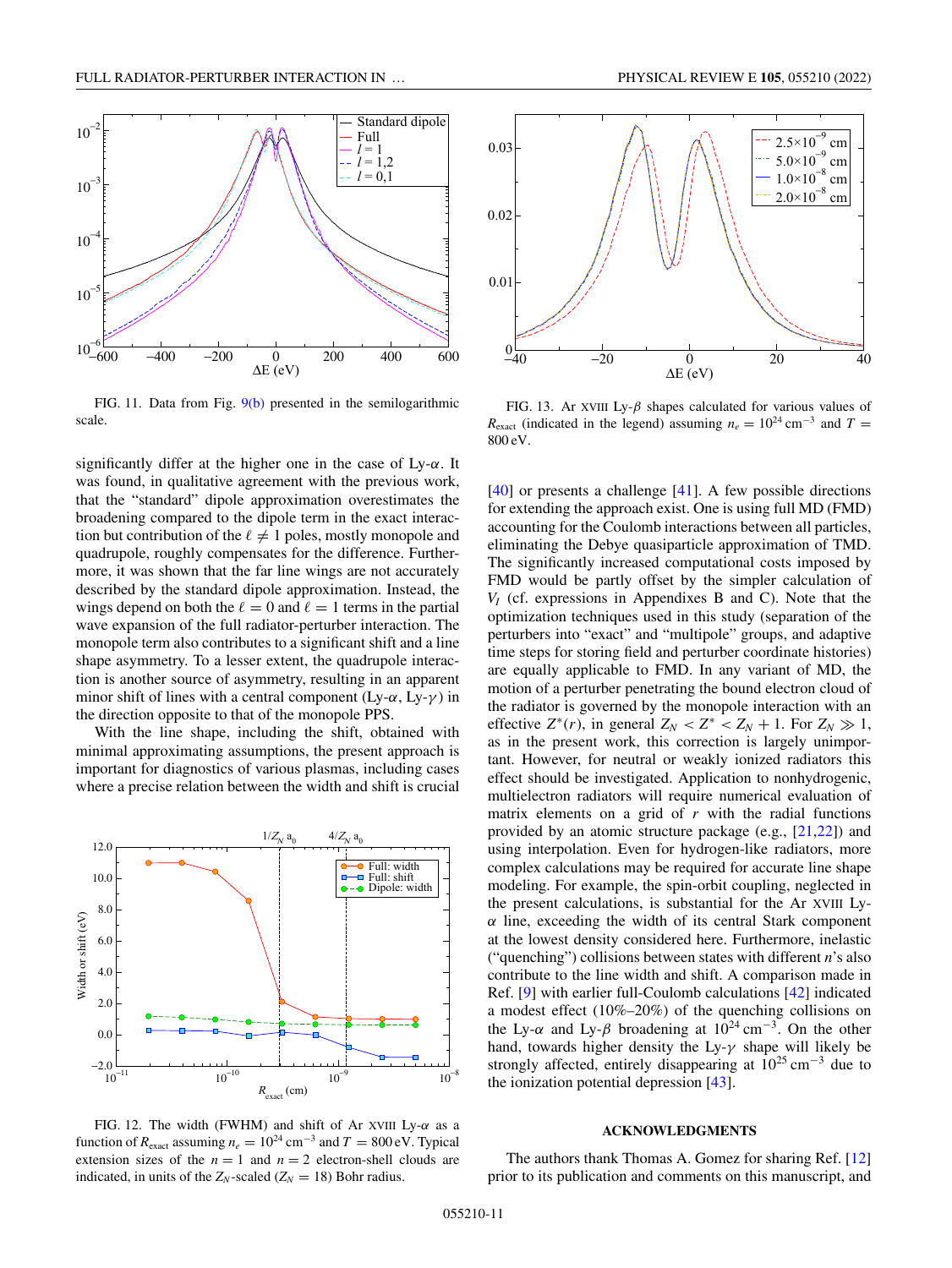<span id="page-11-0"></span>Alexander V. Demura for reading the manuscript and providing feedback. The work of E.S. is supported in part by the Israel Science Foundation (Grant No. 1426/17). The work by C.A.I. is performed under the auspices of the U.S. Department of Energy by Lawrence Livermore National Laboratory under Contract DE-AC52-07NA27344.

## **APPENDIX A: REDUCED MATRIX ELEMENTS FOR HYDROGENIC RADIATORS**

For hydrogenic systems the reduced matrix elements are written in terms of 3*n*-*j* symbols [\[21\]](#page-14-0). For arbitrary radial function  $f(r_a)$ 

$$
\sqrt{\frac{4\pi}{2\ell+1}} \langle \alpha \| f(r_a) Y_{\ell m}(\hat{r}_a) \| \beta \rangle
$$
  
=  $A_{\alpha\beta}^{(\ell)} \int_0^\infty dr_a P_\alpha(r_a) f(r_a) P_\beta(r_a),$  (A1)

where  $P_{\alpha}(r)$  is the hydrogenic reduced radial wave function for the isolated radiator state  $|\alpha\rangle$ .

For states including fine structure, that is,  $|\alpha\rangle =$  $|n_{\alpha}\ell_{\alpha} s_{\alpha} j_{\alpha} m_{\alpha}\rangle$  with  $n_{\alpha}$ ,  $\ell_{\alpha}$ , and  $s_{\alpha}$  respectively the principal, orbital, and spin quantum numbers, plus  $j_{\alpha}$  and  $m_{\alpha}$  the total angular momentum and magnetic quantum numbers, the angular factors are given by

$$
A_{\alpha\beta}^{(\ell)} = \delta_{s_{\alpha}s_{\beta}}(-1)^{j_{\beta}+\frac{1}{2}}
$$
  
 
$$
\times \sqrt{(2j_{\alpha}+1)(2j_{\beta}+1)(2\ell_{\alpha}+1)(2\ell_{\beta}+1)}
$$
  
 
$$
\times \begin{cases} \ell_{\alpha} & s_{\alpha} & j_{\alpha} \\ j_{\beta} & \ell & \ell_{\beta} \end{cases} \begin{pmatrix} \ell_{\alpha} & \ell & \ell_{\beta} \\ 0 & 0 & 0 \end{pmatrix}
$$
 (A2)

If neglecting spin, then the state is described by  $|\alpha\rangle =$  $|n_{\alpha} \ell_{\alpha} m_{\alpha} \rangle$  and

$$
A_{\alpha\beta}^{(\ell)} = (-1)^{\ell_{\alpha}} \sqrt{(2\ell_{\alpha}+1)(2\ell_{\beta}+1)} \begin{pmatrix} \ell_{\alpha} & \ell & \ell_{\beta} \\ 0 & 0 & 0 \end{pmatrix}
$$
 (A3)

It follows from the 3-*j* symbol that for  $\ell = 0$  the reduced matrix elements are diagonal in orbital angular momentum quantum numbers.

## **APPENDIX B: ATOMIC INTEGRALS FOR COULOMB INTERACTION**

The radial contribution to the atomic matrix elements for the full Coulomb radiator-perturber interaction in Eq. [\(17\)](#page-2-0) is given by

$$
U_{\alpha\beta}^{(\ell)}(r) = \int_0^\infty dr_a P_\alpha(r_a) \left(\frac{\delta_{\ell 0}}{r} - \frac{r_<^{\ell}}{r_>^{\ell+1}}\right) P_\beta(r_a), \quad \text{(B1)}
$$

where  $P_\alpha(r_a)$  is the reduced radial wave function for radiator internal state  $|\alpha\rangle$ . These integrals yield analytical results for hydrogenic wave functions [\[23\]](#page-14-0) and scale as [\[21\]](#page-14-0)

$$
U_{\alpha\beta}^{(\ell)}(r; Z_N) = Z_N U_{\alpha\beta}^{(\ell)}(r \to Z_N r; Z_N = 1)
$$
 (B2)

with  $Z_N$  the radiator nuclear charge. In addition, for  $\ell \geqslant$ 1 the radial matrix elements can be expressed in the form

$$
U_{\alpha\beta}^{(\ell)}(r; Z_N = 1) = -\frac{R_{\alpha\beta}^{(\ell)}}{r^{\ell+1}} \Big[ 1 - e^{-(n_a + n_b)r/(n_a n_b)} p_{\alpha\beta}^{(\ell)}(r) \Big]
$$
(B3)

with  $p(r)$  a polynomial in *r*. As mentioned in Sec. [III B,](#page-2-0) for perturbers sufficiently distant from the radiator a simplified treatment is possible by neglecting the second term in Eq.  $(B3)$ .

Expressions are provided for the hydrogen Ly- $\alpha$  line. These were generated using an algebraic language [\[44\]](#page-15-0), which also generates FORTRAN or C forms minimizing errors in coding. The  $r \to 0$  limits are useful for numerical calculations. There are respectively 10 and 20 terms for the Ly- $\beta$  and Ly- $\gamma$ lines, and the expressions are lengthy and consequently not included but available on request.

#### **1. Principal quantum number**  $n = 1$

The angular factors constrain the calculations to one radial integral,

$$
U_{1s,1s}^{(0)}(r) = \frac{e^{-2r}}{r}(1+r)
$$
  
=  $\frac{1}{r} - 1 + \frac{2r^2}{3} + \frac{2r^3}{3} + O(r^4)$ . (B4)

#### 2. Principal quantum number  $n = 2$

The angular factors constrain the calculations to only four radial integrals,

$$
U_{2s,2s}^{(0)}(r) = \frac{e^{-r}}{8r}(8+6r+2r^2+r^3)
$$
  
=  $\frac{1}{r} - \frac{1}{4} + \frac{r^2}{12} - \frac{r^3}{12} + O(r^4)$ , (B5)

$$
U_{2p,2p}^{(0)}(r) = \frac{e^{-r}}{24r}(24 + 18r + 6r^2 + r^3)
$$

$$
= \frac{1}{r} - \frac{1}{4} + \frac{r^4}{480} - \frac{r^5}{720} + O(r^6),
$$
 (B6)

$$
U_{2s,2p}^{(1)}(r) = \frac{3\sqrt{3}}{r^2} \left( 1 - e^{-r} \sum_{j=0}^{4} \frac{r^j}{j!} \right)
$$
  
=  $\frac{\sqrt{3}}{40} r^3 \left( 1 - \frac{5r}{6} + \frac{5r^2}{14} \right) + O(r^6),$  (B7)

and

$$
U_{2p,2p}^{(2)}(r) = -\frac{30}{r^3} \left[ 1 - e^{-r} \left( \sum_{j=0}^4 \frac{r^j}{j!} + \frac{r^5}{144} \right) \right]
$$
  
=  $-\frac{r^2}{24} \left( 1 - \frac{5r^2}{14} + \frac{5r^3}{24} \right) + O(r^6).$  (B8)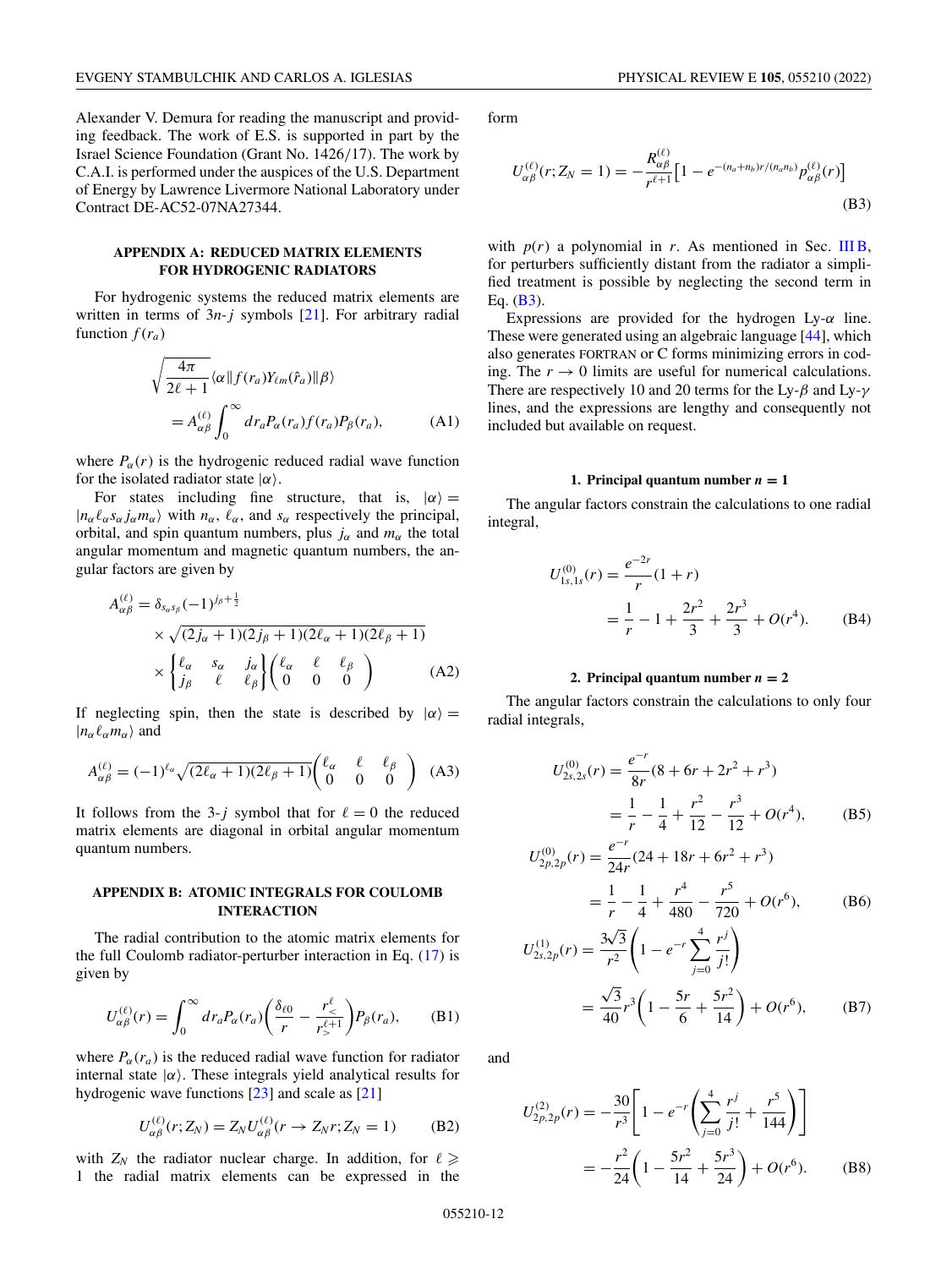## <span id="page-12-0"></span>**APPENDIX C: ATOMIC INTEGRALS FOR SCREENED COULOMB INTERACTION**

The radial matrix elements for the screened Coulomb potential are defined in Eq. [\(30\)](#page-3-0) as

$$
U_{\alpha\beta}^{(\ell)}(r;\kappa) = \delta_{\alpha\beta}\delta_{\ell 0} \frac{e^{-\kappa r}}{r} - \frac{2\ell+1}{\sqrt{r}}
$$
  
 
$$
\times \int_0^\infty \frac{dr_a}{\sqrt{r_a}} P_\alpha(r_a) I_{\ell+\frac{1}{2}}(\kappa r_<) K_{\ell+\frac{1}{2}}(\kappa r_>) P_\beta(r_a)
$$
(C1)

with  $I_\mu(x)$  and  $K_\mu(x)$  modified Bessel functions of the first and third kind, respectively [\[26\]](#page-14-0). These integrals scale as

$$
U_{\alpha\beta}^{(\ell)}(r;\kappa;Z_N) = Z_N U_{\alpha\beta}^{(\ell)}(Z_N r;Z_N^{-1}\kappa)
$$
 (C2)

for nuclear charge  $Z_N$ . The separation in Eq. [\(32\)](#page-3-0) has the shortranged contribution  $B_{\alpha\beta}^{(\ell)}(r;\kappa)$  that scales the same as Eq. (C2). The long-range contribution in Eq. [\(32\)](#page-3-0) scales as

$$
R_{\alpha\beta}^{(\ell)}(\kappa; Z_N) G_{\ell}(r; \kappa) = Z_N R_{\alpha\beta}^{(\ell)}(Z_N^{-1} \kappa) G_{\ell}(Z_N r; Z_N^{-1} \kappa) \quad \text{(C3)}
$$

and is consistent with Eq. (C2). As for the Coulomb case, only results for the Ly- $\alpha$  line are provided below.

## **1. Principal quantum number**  $n = 1$

The angular factors limit the matrix elements to the monopole term,

$$
R_{1s,1s}^{(0)}(\kappa) = \frac{\kappa^2 (8 - \kappa^2)}{(4 - \kappa^2)^2}
$$
 (C4)

and

$$
B_{1s,1s}^{(0)}(r;\kappa) = 4\frac{e^{-2r}}{r} \frac{4(1+r) - \kappa^2 r}{(4-\kappa^2)^2},
$$
 (C5)

conditional on a screening length sufficiently large to make  $\kappa$  < 2 (recall length units are in Bohr radius) or the integral diverges. This restriction on  $\kappa$  is a result of the separation into short- and long-ranged contributions. That is, Eq.  $(C1)$  yields

$$
U_{1s,1s}^{(0)}(r;\kappa) = \frac{1}{(4-\kappa^2)^2 r}
$$
  
 
$$
\times \{(\kappa^2 - 8)\kappa^2 e^{-\kappa r} + 4[1 + (4-\kappa^2)r]e^{-2r}\}
$$
  
 
$$
= \frac{1}{r} - \left(\kappa + \frac{4}{(2+\kappa)^2}\right) + \frac{\kappa^2 r}{2}
$$
  
 
$$
+ \frac{16 + 16\kappa - \kappa^3 (2+\kappa)^2}{6(2+\kappa)^2}r^2 + O(r^3), \quad (C6)
$$

which is valid for all  $\kappa \geqslant 0$ . Furthermore,

$$
U_{1s,1s}^{(0)}(r;\kappa \to 2) = \frac{e^{-2r}}{r} \left(1 - \frac{r}{4} - \frac{r^2}{2}\right) \tag{C7}
$$

and does not diverge despite the denominator in Eq. (C6).

### 2. Principal quantum number  $n = 2$

There are four terms. The radiator moments are

$$
R_{2s,2s}^{(0)}(\kappa) = \frac{\kappa^2 (7 - 4\kappa^2 + 4\kappa^4 - \kappa^6)}{(1 - \kappa^2)^4},
$$
 (C8)

$$
R_{2p,2p}^{(0)}(\kappa) = \frac{\kappa^2 (5 - 6\kappa^2 + 4\kappa^4 - \kappa^6)}{(1 - \kappa^2)^4},
$$
 (C9)

$$
R_{2s,2p}^{(1)}(\kappa) = -\frac{3\sqrt{3}(1+\kappa^2)}{(1-\kappa^2)^4},
$$
 (C10)

$$
R_{2p,2p}^{(2)}(\kappa) = \frac{30}{(1 - \kappa^2)^4},
$$
\n(C11)

which are conditional on  $\kappa$  < 1. For the short-ranged contributions one gets

$$
B_{2s,2s}^{(0)}(r;\kappa) = \frac{1}{8(1-\kappa^2)^4} \frac{e^{-r}}{r} \left[ (8+6r+2r^2+r^3) + \kappa^2(24+8r-3r^3) + \kappa^4(16-10r-6r^2+3r^3) + \kappa^6r(4+4r-r^2) \right],\tag{C12}
$$

$$
B_{2p,2p}^{(0)}(r;\kappa) = \frac{1}{24(1-\kappa^2)^4} \frac{e^{-r}}{r} [(24+18r+6r^2+r^3)+3\kappa^2(8-4r-4r^2-r^3)-3\kappa^4r(2-2r-r^2)-\kappa^6r^3],\tag{C13}
$$

$$
B_{2s,2p}^{(1)}(r;\kappa) = -\frac{\sqrt{3}}{8(1-\kappa^2)^4} \frac{e^{-r}}{r^2} [(24+24r+12r^2+4r^3+r^4)+3\kappa^2(8+8r-2r^3-r^4)-3\kappa^4r^2(4-r^2)+\kappa^6r^3(2-r)],
$$
\n(C14)

and

$$
B_{2p,2p}^{(2)}(r;\kappa) = \frac{5}{24(1-\kappa^2)^4} \frac{e^{-r}}{r^3} [(144 + 144r + 72r^2 + 24r^3 + 6r^4 + r^5) - 3\kappa^2 r^2 (8 + 8r + 4r^2 + r^3) + 3\kappa^4 r^4 (2+r) - \kappa^6 r^5],
$$
\n(C15)

also conditional on  $\kappa$  < 1.

and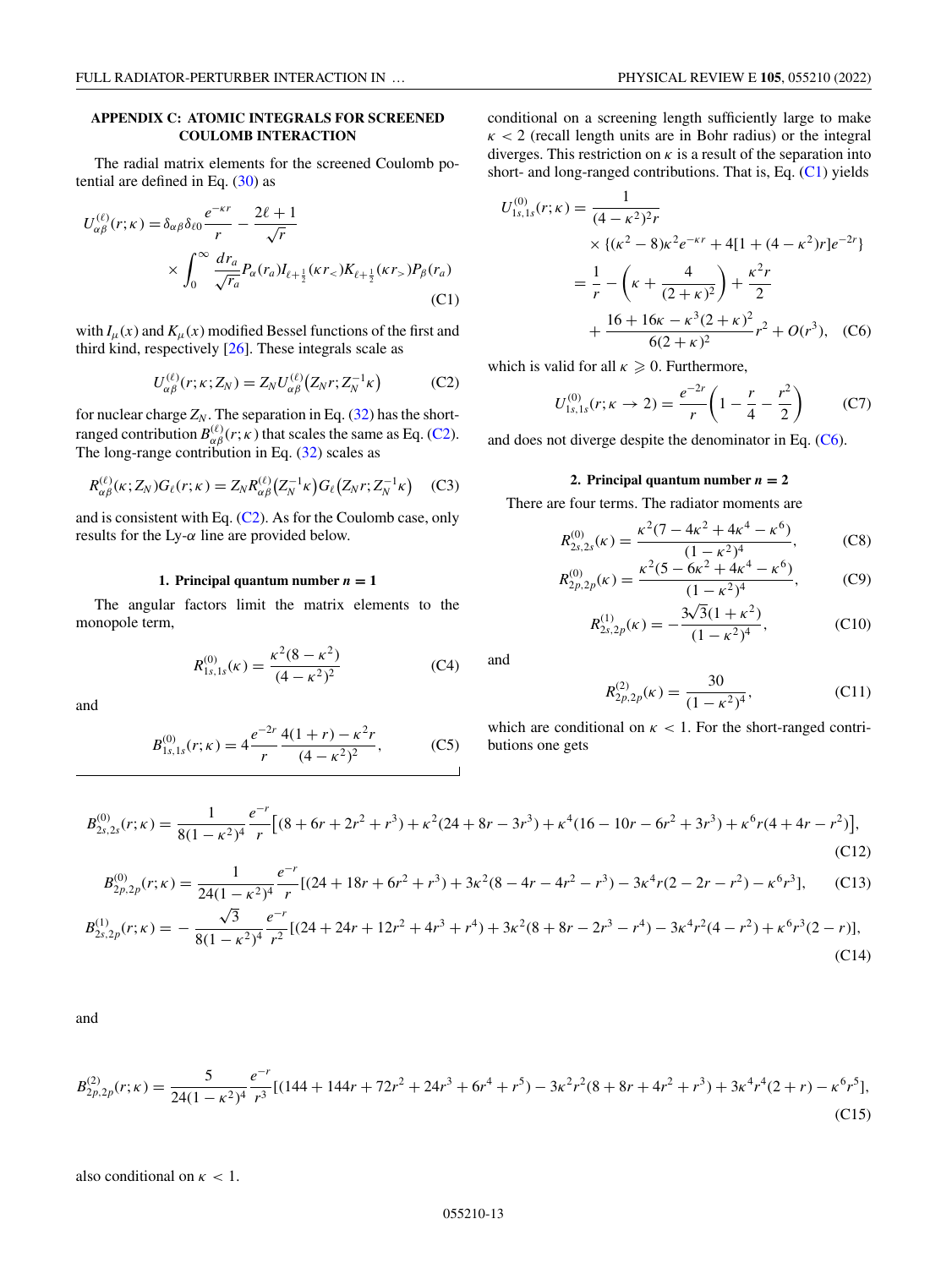<span id="page-13-0"></span>Explicit expressions of  $U_{\alpha\beta}^{(\ell)}(r;\kappa)$  for  $n=2$  are not provided since they are available by combining results above using Eq. [\(32\)](#page-3-0). Instead, results for  $U_{\alpha\beta}^{(\ell)}(r\to 0;\kappa)$  are given, which are convenient for numerical calculations:

$$
U_{2s,2s}^{(0)}(r;\kappa) = \frac{1}{r} - \left[\kappa + \frac{1+2\kappa^2}{4(1+\kappa)^4}\right] + \frac{\kappa^2 r}{2} + \left\{\frac{1}{2} - \left[\kappa + \frac{1+2\kappa^2}{4(1+\kappa)^4}\right]\kappa^2\right\} \frac{r^2}{6} + O(r^3),\tag{C16}
$$

$$
U_{2p,2p}^{(0)}(r;\kappa) = \frac{1}{r} - \left[\kappa + \frac{1}{4(1+\kappa)^4}\right] + \frac{\kappa^2 r}{2} - \left[\kappa + \frac{1}{4(1+\kappa)^4}\right] \frac{\kappa^2 r^2}{6} + O(r^3),\tag{C17}
$$

$$
U_{2s,2p}^{(1)}(r;\kappa) = -\frac{\kappa^2 r \sqrt{3}}{4(1+\kappa)^4} \left[ 1 - \frac{1+4\kappa + 6\kappa^2 + 4\kappa^3}{10\kappa^2} r^2 + \frac{(1+\kappa)^4}{12\kappa^2} r^3 + O(r^4) \right],\tag{C18}
$$

and

$$
U_{2p,2p}^{(2)}(r;\kappa) = -\frac{r^2}{24(1+\kappa)^4} \bigg[ (1+4\kappa+5\kappa^2) - \frac{5+20\kappa+29\kappa^2+16\kappa^3}{14}r^2 + \frac{5(1+\kappa)^4}{24}r^3 + O(r^4) \bigg].
$$
 (C19)

## **3.** Expressions for  $G_{\ell}(r; \kappa)$

Using known properties of the Bessel function [\[45\]](#page-15-0), write

$$
G_{\ell}(r;\kappa) = -\frac{(-r)^{\ell}}{(2\ell-1)!!} \left(\frac{1}{r} \frac{\partial}{\partial r}\right)^{\ell} \frac{e^{-\kappa r}}{r},\tag{C20}
$$

which yields

$$
G_0(r;\kappa) = -\frac{e^{-\kappa r}}{r},\qquad (C21)
$$

$$
G_1(r; \kappa) = -\frac{e^{-\kappa r}}{r^2} (1 + \kappa r), \tag{C22}
$$

$$
G_2(r; \kappa) = -\frac{e^{-\kappa r}}{r^3} \left(1 + \kappa r + \frac{\kappa^2 r^2}{3}\right), \quad (C23)
$$

$$
G_3(r; \kappa) = -\frac{e^{-\kappa r}}{r^4} \left( 1 + \kappa r + \frac{2\kappa^2 r^2}{5} + \frac{2\kappa^3 r^3}{15} \right), \quad \text{(C24)}
$$

and

$$
G_4(r; \kappa) = -\frac{e^{-\kappa r}}{r^5} \left( 1 + \kappa r + \frac{3\kappa^2 r^2}{7} + \frac{2\kappa^3 r^3}{21} + \frac{\kappa^4 r^4}{105} \right),\tag{C25}
$$

required in the present work.

### **APPENDIX D: PENETRATING COLLISIONS**

The contribution from penetrating collisions in the radial matrix elements are given in Eq.  $(37)$ ,

$$
B_{\alpha\beta}^{(\ell)}(r;\kappa) = (2\ell+1) \int_{r}^{\infty} \frac{dr_a}{\sqrt{r_a r}} P_{\alpha}(r_a) P_{\beta}(r_a)
$$
  
 
$$
\times \left[ I_{\ell+\frac{1}{2}}(\kappa r_a) K_{\ell+\frac{1}{2}}(\kappa r) - I_{\ell+\frac{1}{2}}(\kappa r) K_{\ell+\frac{1}{2}}(\kappa r_a) \right].
$$
 (D1)

Using the known expression for the hydrogenic wave functions [\[21\]](#page-14-0), write

$$
P_{\alpha}(r_a) \propto e^{-r_a/n_{\alpha}} f_{\alpha}(r_a) \tag{D2}
$$

with  $f_\alpha(x)$  a polynomial in *x*. The modified Bessel function of the third kind can be written as

$$
\sqrt{\frac{2}{\pi z}} K_{\ell + \frac{1}{2}}(z) = \frac{e^{-z}}{z^{\ell}} \chi_{\ell}(z)
$$
 (D3)

with  $\chi_{\ell}(z)$  a polynomial in *z*. The modified Bessel function of the first kind has the asymptotic expansion

$$
\sqrt{\frac{2}{\pi z}} I_{\ell + \frac{1}{2}}(z) = \frac{e^z}{z} \xi_{\ell}(z) = \frac{e^z}{z} \sum_{j=0}^{\infty} \frac{b_j^{(\ell)}}{z^j}
$$
(D4)

defining  $\xi_{\ell}(z)$  with  $b_j^{(\ell)}$  constant coefficients.

Collecting results, the first term in Eq.  $(D1)$  is proportional to

$$
\frac{\chi_{\ell}(\kappa r)}{r^{\ell}} \int_{r}^{\infty} dr_{a} \exp\left(-\frac{n_{\alpha} + n_{\beta}}{n_{\alpha}n_{\beta}} r_{a}\right)
$$
  
 
$$
\times f_{\alpha}(r_{a}) f_{\beta}(r_{a}) e^{-\kappa(r-r_{a})} \frac{\xi_{\ell}(\kappa r_{a})}{r_{a}}
$$
  

$$
= \exp\left(-\frac{n_{\alpha} + n_{\beta}}{n_{\alpha}n_{\beta}} r\right) \frac{\chi_{\ell}(\kappa r)}{r^{\ell}}
$$
  

$$
\times \int_{0}^{\infty} dx \exp\left[-\left(\frac{n_{\alpha} + n_{\beta}}{n_{\alpha}n_{\beta}} - \kappa\right) x\right] F_{1}(x+r). \quad (D5)
$$

The second term in Eq.  $(D1)$  is proportional to

$$
\frac{\xi_{\ell}(\kappa r)}{r} \int_{r}^{\infty} dr_{a} \exp\left(-\frac{n_{\alpha} + n_{\beta}}{n_{\alpha}n_{\beta}} r_{a}\right)
$$
  
 
$$
\times f_{\alpha}(r_{a}) f_{\beta}(r_{a}) e^{-\kappa(r-r_{a})} \frac{\chi_{\ell}(\kappa r_{a})}{r_{a}^{\ell}}
$$
  

$$
= \exp\left(-\frac{n_{\alpha} + n_{\beta}}{n_{\alpha}n_{\beta}} r\right) \frac{\xi_{\ell}(\kappa r)}{r}
$$
  

$$
\times \int_{0}^{\infty} dx \exp\left[-\left(\frac{n_{\alpha} + n_{\beta}}{n_{\alpha}n_{\beta}} + \kappa\right) x\right] F_{2}(x+r), \quad (D6)
$$

where

$$
\begin{aligned} \frac{F_1(x)}{F_2(x)} &= f_\alpha(x) f_\beta(x) \begin{cases} \xi_\ell(\kappa x) / x \\ \chi_\ell(\kappa x) / x^\ell \end{cases} \end{aligned} \tag{D7}
$$

Both integrands vanish as  $x \to \infty$  with the condition [required only for Eq. (D5)]

$$
0 \leqslant \kappa < \frac{n_{\alpha} + n_{\beta}}{n_{\alpha} n_{\beta}},\tag{D8}
$$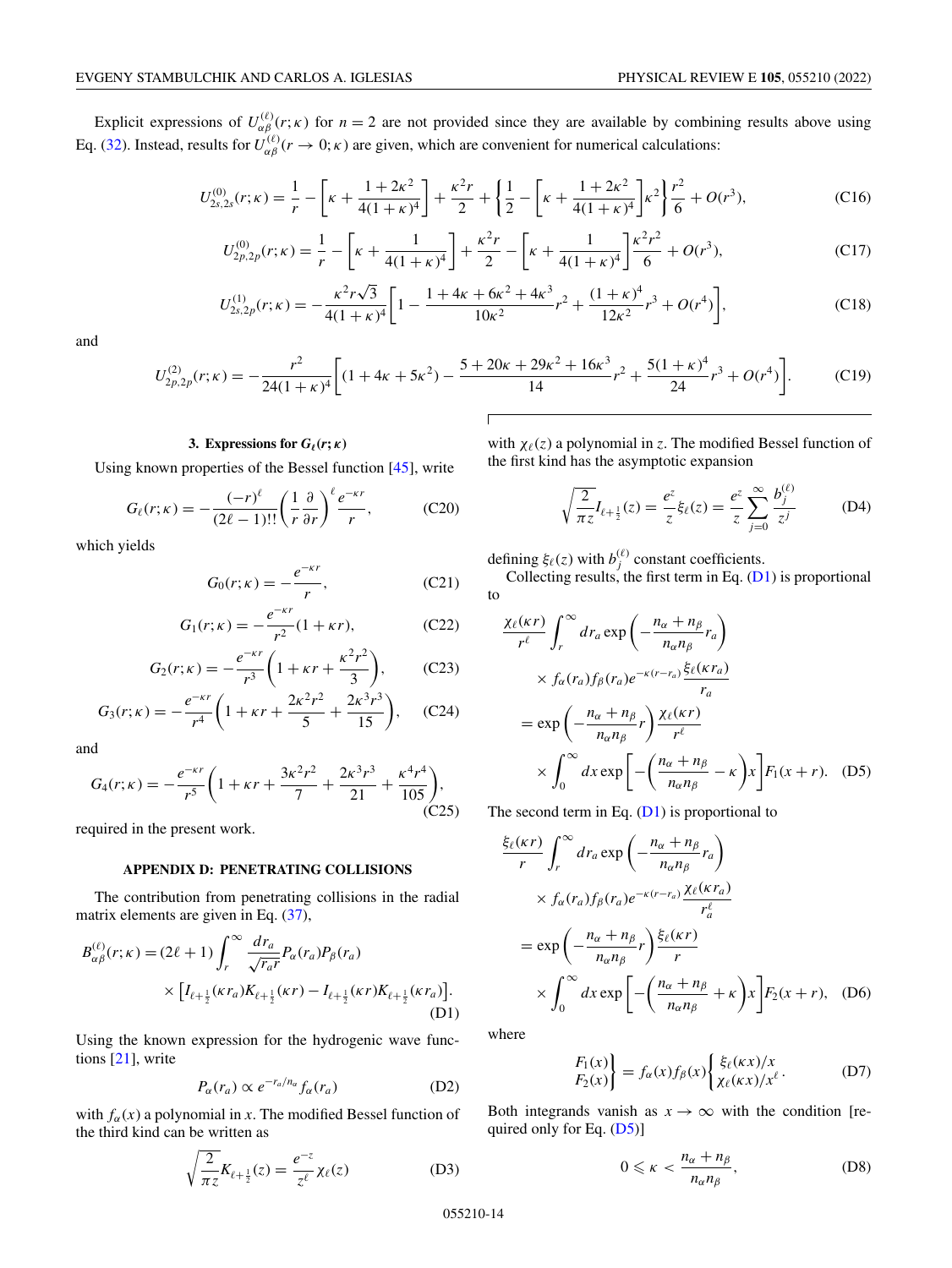<span id="page-14-0"></span>leading to finite integrals. Thus,

$$
B_{\alpha\beta}^{(\ell)}(r \to \infty; \kappa) \propto \exp\left(-\frac{n_{\alpha} + n_{\beta}}{n_{\alpha}n_{\beta}}r\right) \tag{D9}
$$

- [1] R. Stamm and D. Voslamber, On the role of ion dynamics in the [Stark broadening of hydrogen lines,](https://doi.org/10.1016/0022-4073(79)90049-9) J. Quant. Spectrosc. Radiat. Transfer **22**, 599 (1979).
- [2] B. Talin, E. Dufour, A. Calisti, M. A. Gigosos, M. A. González, T. del Río Gaztelurrutia, and J. W. Dufty, Molecular dynam[ics simulation for modelling plasma spectroscopy,](https://doi.org/10.1088/0305-4470/36/22/329) J. Phys. A: Math. Gen. **36**, 6049 (2003).
- [3] E. Stambulchik and Y. Maron, Plasma line broadening and com[puter simulations: A mini-review,](https://doi.org/10.1016/j.hedp.2009.07.001) High Energy Density Phys. **6**, 9 (2010).
- [4] M. A. Gigosos, Stark broadening models for plasma diagnostics, [J. Phys. D: Appl. Phys.](https://doi.org/10.1088/0022-3727/47/34/343001) **47**, 343001 (2014).
- [5] H. R. Griem, *Spectral Line Broadening by Plasmas* (Academic, New York, 1974).
- [6] D. B. Boercker and C. A. Iglesias, Static and dynamic shifts of spectral lines, Phys. Rev. A **30**[, 2771 \(1984\).](https://doi.org/10.1103/PhysRevA.30.2771)
- [7] T. Wujec, W. Olchawa, J. Halenka, and J. Musielok, Experimental and theoretical Stark broadening studies of the hydrogen Paschen beta line, Phys. Rev. E **66**[, 066403 \(2002\).](https://doi.org/10.1103/PhysRevE.66.066403)
- [8] T. A. Gomez, T. Nagayama, D. P. Kilcrease, M. H. Montgomery, and D. E. Winget, Effect of higher-order multi[pole moments on the Stark line shape,](https://doi.org/10.1103/PhysRevA.94.022501) Phys. Rev. A **94**, 022501 (2016).
- [9] L. A. Woltz and C. F. Hooper, Full Coulomb calculation of [Stark broadening in laser-produced plasmas,](https://doi.org/10.1103/PhysRevA.30.468) Phys. Rev. A **30**, 468 (1984).
- [10] S. Alexiou, Enhancement of line broadening in plasmas by pen[etrating collisions for hydrogenlike lines,](https://doi.org/10.1016/j.hedp.2017.05.003) High Energy Density Phys. **23**, 188 (2017).
- [11] C. A. Iglesias, Penetrating collisions in hydrogen spectral line broadening by plasmas, [High Energy Density Phys.](https://doi.org/10.1016/j.hedp.2020.100743) **35**, 100743 (2020).
- [12] T. A. Gomez, T. Nagayama, P. B. Cho, M. C. Zammit, C. J. Fontes, D. P. Kilcrease, I. Bray, I. Hubeny, B. H. Dunlap, M. H. Montgomery, and D. E. Winget, All-Order Full-Coulomb [Quantum Spectral Line-Shape Calculations,](https://doi.org/10.1103/PhysRevLett.127.235001) Phys. Rev. Lett. **127**, 235001 (2021).
- [13] M.-A. Schaeuble, T. Nagayama, J. E. Bailey, T. A. Gomez, M. H. Montgomery, and D. E. Winget,  $H\beta$  and  $H\gamma$  absorptionline profile inconsistencies in laboratory experiments performed [at white dwarf photosphere conditions,](https://doi.org/10.3847/1538-4357/ab479d) Astrophys. J. **885**, 86 (2019).
- [14] S. Djurović, M. Ćirišan, A. V. Demura, G. V. Demchenko, D. Nikolic, M. A. Gigosos, and M. Á. González, Measurements of ´  $H<sub>β</sub>$  Stark central asymmetry and its analysis through standard [theory and computer simulations,](https://doi.org/10.1103/PhysRevE.79.046402) Phys. Rev. E **79**, 046402 (2009).
- [15] A. V. Demura, Beyond the linear Stark effect: A retrospective, Atoms **6**[, 33 \(2018\).](https://doi.org/10.3390/atoms6020033)
- [16] T. A. Gomez, T. Nagayama, P. B. Cho, D. P. Kilcrease, C. J. Fontes, and M. C. Zammit, Introduction to spectral line shape theory, [J. Phys. B: At. Mol. Opt. Phys.](https://doi.org/10.1088/1361-6455/ac4f31) **55**, 034002 (2022).

and the penetrating collision contributions vanish exponentially with perturber distance.

- [17] G. C. Junkel, M. A. Gunderson, C. F. Hooper, and D. A. Haynes, Full Coulomb calculation of Stark broadened spectra from multielectron ions: A focus on the dense plasma line shift, Phys. Rev. E **62**[, 5584 \(2000\).](https://doi.org/10.1103/PhysRevE.62.5584)
- [18] J. Seidel and R. Stamm, Effects of radiator motion on plasma[broadened hydrogen Lyman-](https://doi.org/10.1016/0022-4073(82)90102-9)β, J. Quant. Spectrosc. Radiat. Transfer **27**, 499 (1982).
- [19] R. Stamm, B. Talin, E. L. Pollock, and C. A. Iglesias, Iondynamic effects on the line shapes of hydrogenic emitters in plasmas, Phys. Rev. A **34**[, 4144 \(1986\).](https://doi.org/10.1103/PhysRevA.34.4144)
- [20] C. A. Iglesias, Reformulation of plasma spectral line broaden[ing with computer simulations,](https://doi.org/10.1016/j.hedp.2019.100707) High Energy Density Phys. **33**, 100707 (2019).
- [21] R. D. Cowan, *The Theory of Atomic Structure and Spectra* (University of California Press, Berkeley, 1981).
- [22] [M. F. Gu, The flexible atomic code,](https://doi.org/10.1139/p07-197) Can. J. Phys. **86**, 675 (2008).
- [23] B. Zygelman and A. Dalgarno, Impact excitation of the  $n = 2$ fine-structure levels in hydrogenlike ions by protons and electrons, Phys. Rev. A **35**[, 4085 \(1987\).](https://doi.org/10.1103/PhysRevA.35.4085)
- [24] S. Alexiou and A. Poquérusse, Standard line broadening impact [theory for hydrogen including penetrating collisions,](https://doi.org/10.1103/PhysRevE.72.046404) Phys. Rev. E **72**, 046404 (2005).
- [25] S. Pasternack and R. M. Sternheimer, An orthogonality prop[erty of hydrogenlike radial functions,](https://doi.org/10.1063/1.1703871) J. Math. Phys. **3**, 1280 (1962).
- [26] M. Abramowitz and I. A. Stegun, *Handbook of Mathematical Functions with Formulas, Graphs, and Mathematical Tables*, Applied Mathematical Series No. 55 (U.S. Government Printing Office, Washington, DC, 1972).
- [27] E. Stambulchik and Y. Maron, A study of ion-dynamics and correlation effects for spectral line broadening in plasma: Kshell lines, [J. Quant. Spectrosc. Radiat. Transfer](https://doi.org/10.1016/j.jqsrt.2005.05.058) **99**, 730 (2006).
- [28] C. Stehlé, D. Gilles, and A. Demura, Asymmetry of Stark profiles, [Eur. Phys. J. D](https://doi.org/10.1007/s100530070032) **12**, 355 (2000).
- [29] J. Halenka and W. Olchawa, Inhomogeneity tensors of ion mi[crofield in Debye plasma at neutral emitter,](https://doi.org/10.1140/epjd/e2007-00039-3) Eur. Phys. J. D **42**, 425 (2007).
- [30] C. A. Iglesias, Multipole interaction in spectral line broadening by plasmas, [High Energy Density Phys.](https://doi.org/10.1016/j.hedp.2021.100921) **38**, 100921 (2021).
- [31] L. Verlet, Computer "experiments" on classical fluids. I. Ther[modynamical properties of Lennard-Jones molecules,](https://doi.org/10.1103/PhysRev.159.98) Phys. Rev. **159**, 98 (1967).
- [32] J. Rosato, H. Capes, and R. Stamm, Ideal Coulomb plasma [approximation in line shape models: Problematic issues,](https://doi.org/10.3390/atoms2020253) Atoms **2**, 253 (2014).
- [33] C. A. Iglesias, F. J. Rogers, R. Shepherd, A. Bar-Shalom, M. S. Murillo, D. P. Kilcrease, A. Calisti, and R. W. Lee, Fast electric microfield distribution calculations in extreme matter conditions, [J. Quant. Spectrosc. Radiat. Transfer](https://doi.org/10.1016/S0022-4073(99)00076-X) **65**, 303 (2000).
- [34] T. Hussey, J. W. Dufty, and C. F. Hooper, Kinetic theory of spectral line broadening, Phys. Rev. A **12**[, 1084 \(1975\).](https://doi.org/10.1103/PhysRevA.12.1084)